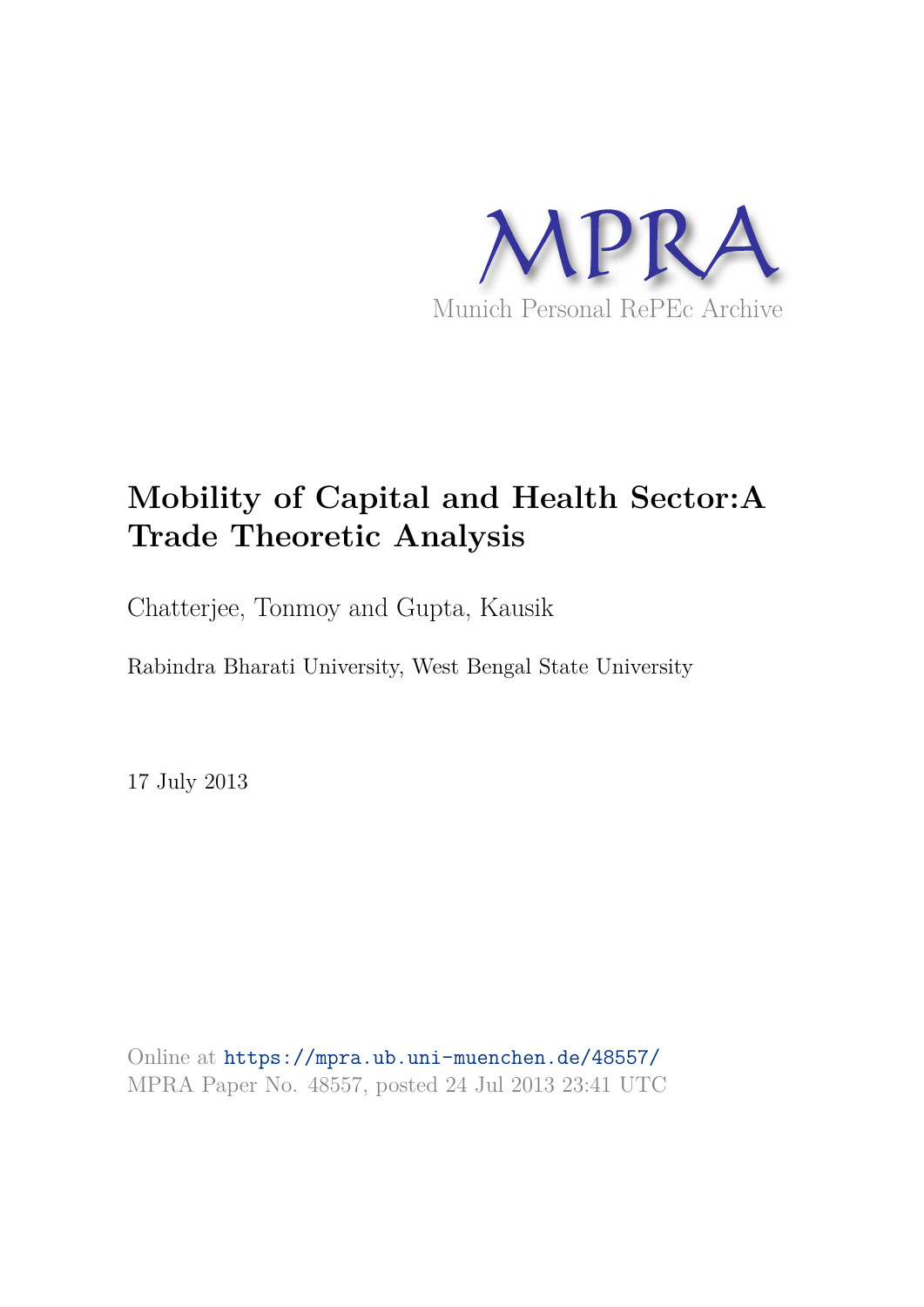# **Mobility of Capital and Health Sector: A Trade Theoretic Analysis**

## **Tonmoy Chatterjee[1](#page-1-0) ,**

Department of Economics, Rabindra Bharati University, Kolkata-700050, West Bengal, INDIA Email: tonmoychatterjee.economics@gmail.com

# **and**

#### **Kausik Gupta,**

Vice Chancellor, West Bengal State University, Kolkata-700126, West Bengal, INDIA Email: kausik2k1@rediffmail.com

This Draft, July 2013

**Abstract:** In this paper we formulate a three-sector general equilibrium model where two sectors produce final traded goods whereas a third sector produces a non-traded final good. We refer to the third sector as a non-traded final goods producing health sector. In such a set up we have shown that a movement from a regime of international health capital immobility to a regime of international health capital mobility may lead to an expansion of the health sector. Next we have considered a variant of the basic model and we have shown that the output of the health sector must go up in case of international health capital mobility. Finally in the variant of the model we have shown that a movement from a regime of international capital immobility to a regime of international capital mobility may lead to a contraction of the health sector and one of the sectors (either Agricultural or Manufacturing) vanishes.

**Key words:** Health sector, International health capital mobility, Vanishing Sector and General Equilibrium.

**JELClassification**: I10, I15, F21

<span id="page-1-0"></span><sup>&</sup>lt;sup>1</sup> This paper is a part of the doctoral dissertation of Tonmoy Chatterjee, which is in progress for PhD degree of Rabindra Bharati University, Kolkata, India. The authors are indebted to Prof. Sarbajit Chaudhuri for his valuable comments on an earlier draft of this paper. However, any error that may remain are the sole responsibility of the authors.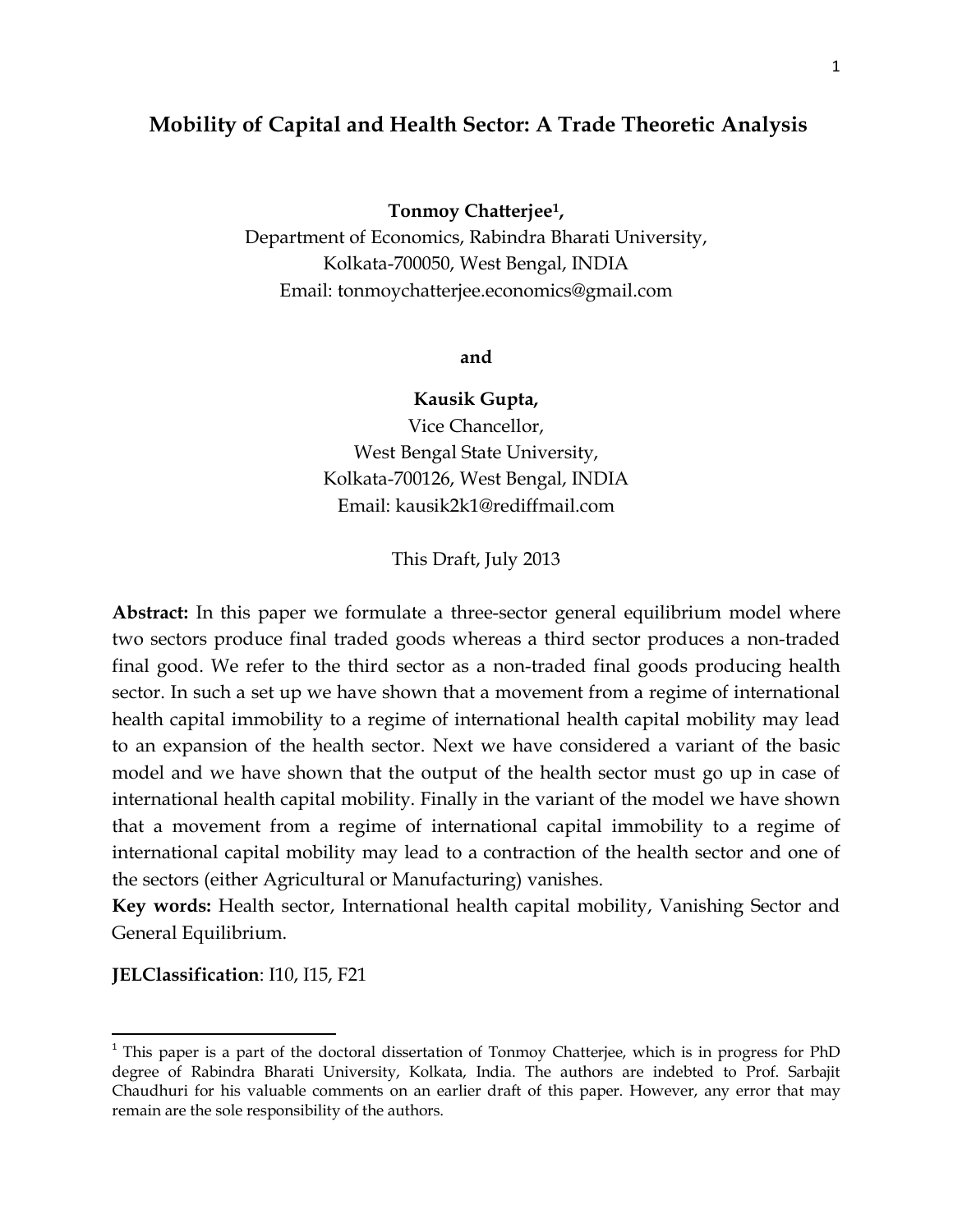# **Mobility of Capital and Health Sector: A Trade Theoretic Analysis**

#### **1.Introduction**

India is one of the fastest growing countries in the modern world as per as GDP is concerned as in recent years it is experiencing a GDP growth rate around 6 to 8 percent. Apart from high growth rate of GDP Indian economy is not performing well in the path of economic development and one of the reasons behind it is poor infrastructural facilities especially in the social sector. Hence instruments of social sector (education, health etc.) should gain special emphasis from the policy makers. Health sector is gaining more importance among other growing sectors like IT, education etc because of its potentiality. Recently India's total expenditure on health care as percentage of GDP is close to 5-6 percent, whereas it is 4.7% in China, 3.5% in Thailand, 4.2% in Malaysia and 3.4% in Saudi Arabia etc.

In recent past the recession in 2008 and recent economic slowdown since 2011 intensified by the Eurozone crisis and the slowdown in the US economy, have brought about a gloom in world economic growth projections. A recent report released by the United Nations (UN) shows that all developing economies will get affected by the slowdown. However, the good news is that East Asian and South Asian economies are increasingly being seen as growth drivers of the world as an outcome of which the health sector has grown exponentially. A CII- Mckinsey report states that the Indian health sector has emerged as one of the largest service sectors with estimated revenue of around \$30 billion constituting 5% of GDP and offering employment to around 4 million people. By 2025, the Indian population will touch 1.4 billion with about 45% constituting urban adults[2](#page-2-0) . To cater to this demographic change, the health sector will have to be about \$100 billion in size contributing nearly 8-10% of the future GDP. It will

l

<span id="page-2-0"></span><sup>2</sup> Source: The Times of India, dated:2nd February, 2012.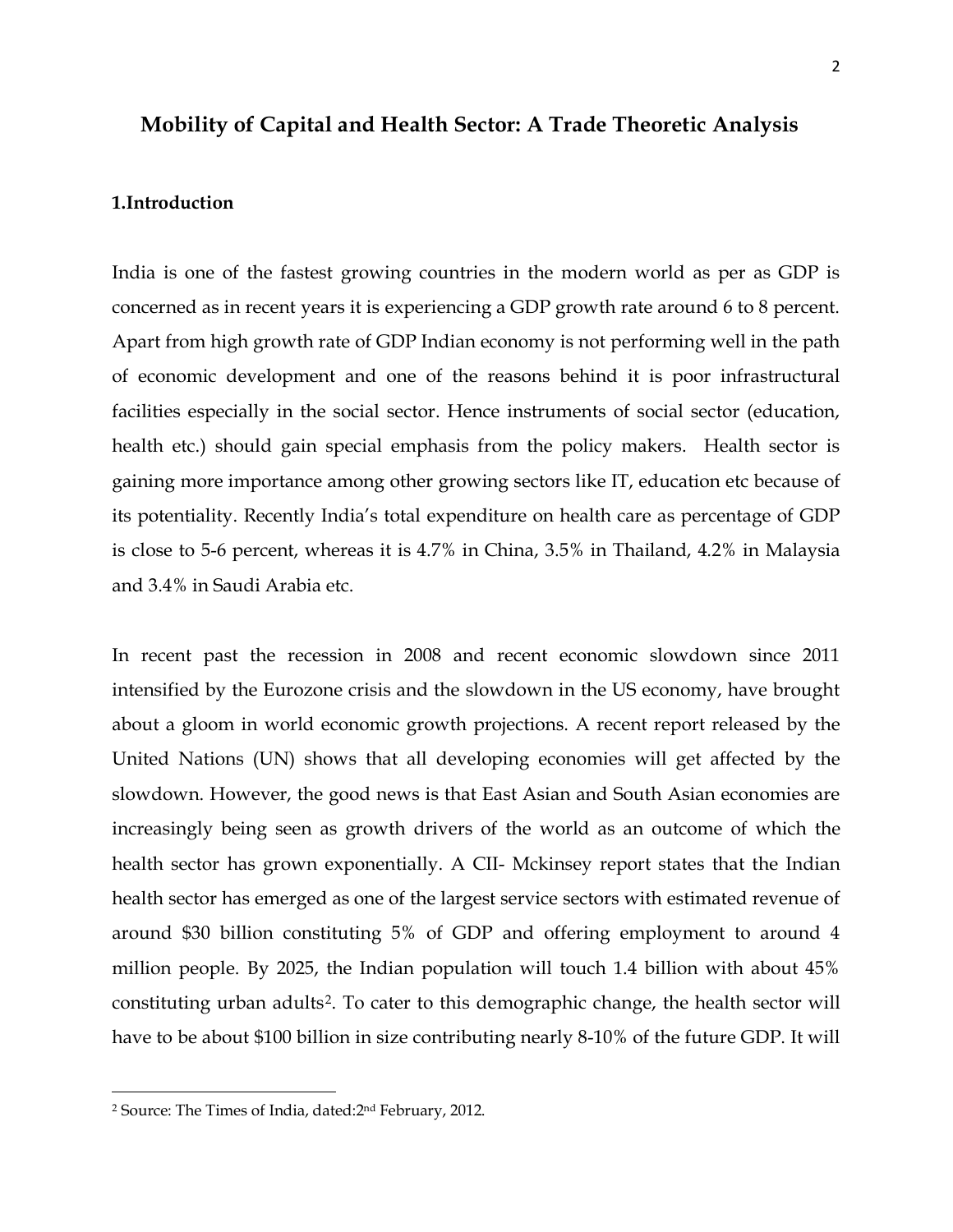provide more incentive to the foreign investors to invest in the Indian health sector. It is to be noted that such type of foreign investment through foreign direct investment (FDI hereafter) may create some positive impact along with some negative impact. For example, while the emergence of corporate hospitals or foreign funding and tie ups in the hospital segment can have many positive implications, such as helping to improve physical infrastructure, standards, quality of healthcare, technology, and processes along with spill over benefits in areas such as medical devices, pharmaceuticals, outsourcing, and research and development, it may also result in higher costs of health care and greater segmentation between the public and private health sectors.

It is to be noted that Government of India has been worried to see the trend of foreign players taking over domestic players in the health care sector (pharmaceutical firms, etc). India today allows 100 per cent FDI in the health sector, but the policy is being reviewed in the wake of fears over the takeover of these domestic companies by MNCs leading to the fact that essential medicines becoming costlier and thereby impacting public health programmes, including the universal immunisation programme. Though as many as 61 drugs worth \$80 billion are likely to go off patent in the U.S. between 2011 and 2013, making it possible for Indian companies to produce cheaper generic versions. Keeping in view the need to exercise a certain degree of supervision over takeovers, the Ministry has recommended that prior approval of the Foreign Investment Promotion Board (FIPB) be made mandatory<sup>[3](#page-3-0)</sup>.

National Health Accounts (NHA) has Shown that in India public health expenditure as a share of GDP increased from 0.96 per cent in 2004-05 to just 1.01 per cent in 2008-09 as compared to 5 per cent for developed economies. The public health sector is characterized by economically inefficient along with poor physical infrastructure. The mismatch between demand and supply of healthcare services and infrastructure has

<span id="page-3-0"></span><sup>3</sup> The Hindu- 3rd September,2011.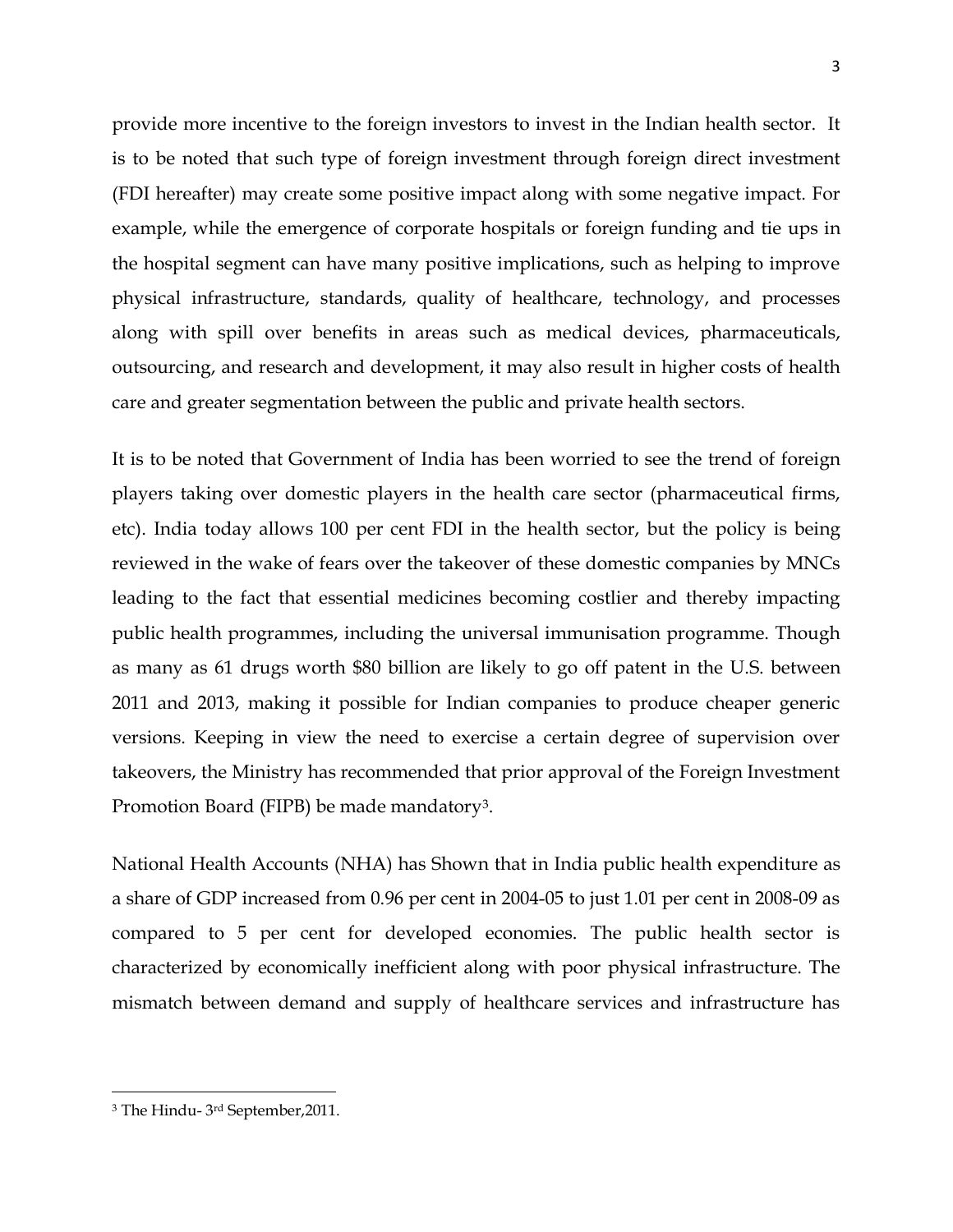triggered the emergence of private participation in the Indian health sector through FDI. Thus it is become crucial to us to examine the impact of FDI in the health sector<sup>[4](#page-4-0)</sup>.

In this paper we have structured a theoretical model based on general equilibrium trade models with special emphasis to the health sector. From that model we are going to examine the impact of FDI in the healthcare. In a general equilibrium trade models there exists two different ways through which one can show the effect FDI on the output levels of different sectors. One is through infinitesimal change in foreign capital (change in exogenous foreign capital) and other is finite change in foreign capital (change in endogenous foreign capital). In this paper we want to show how the behaviour of health sector changes in the presence of finite change in foreign health capital (or, finite change in foreign capital). Here we want to correlate the issues related to international health capital mobility (or, international capital mobility), health sector.

The main motivation behind the present paper follows from two different facts. Firstly due to the fact that though there exists few empirical works related to FDI and health but unfortunately there exist almost no works related to health and FDI in a general equilibrium trade models. In this paper we are trying to fill up this lacuna. The second one generates from the fact that existing literature on theoretical works related to any specific problem in a developing economy attempts to examine the impact of exogenous changes (may be in the form of exogenous change in capital stock) on variables like factor prices, output levels of various sectors and national income rather than on the implications of endogenous changes in capital on the above mentioned variables. Contrary to the conventional works here we discuss the implication of regime switch from no capital mobility to full capital mobility (in the form of both usual and health capital), thus discussing the impact of finite changes in policies. This is more in line

<span id="page-4-0"></span><sup>4</sup> We shall refer to FDI as changes in foreign capital stock and FDI in the health sector as changes in foreign health capital stock. In other words 'usual' foreign capital in this paper is referred to as 'foreign capital' and foreign capital related to health sector is referred to as 'foreign health capital'.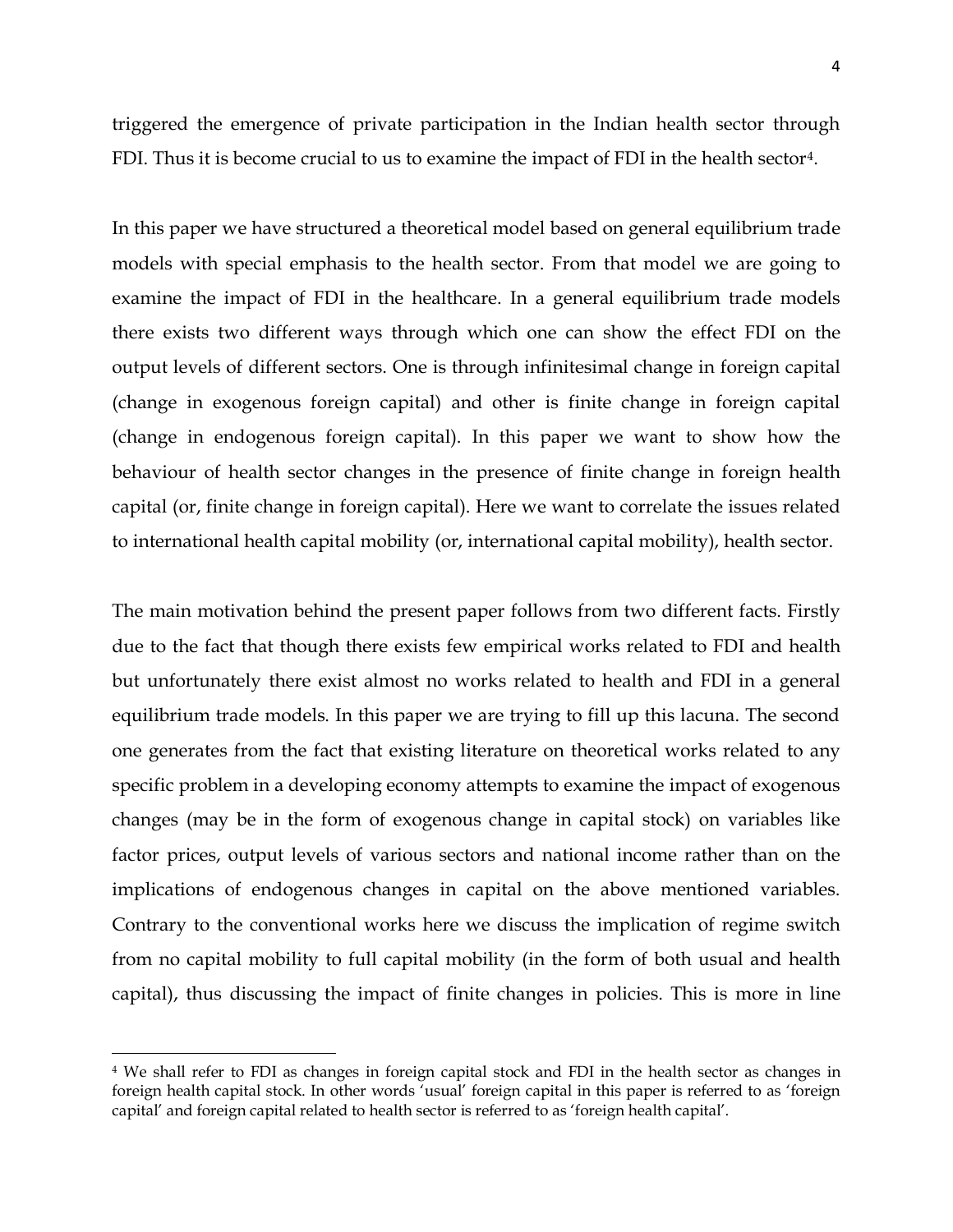with contemporary literature on trade and capital flows such as Marjit and Kar (2005), Marjit and Gupta (2008) etc.

In this paper we consider that total health capital stock consists of both domestic health capital and foreign health capital. Similarly, total capital stock of the economy consists of both domestic capital and foreign capital. We have considered two regimes here. One is the regime of international health capital immobility (or, international capital immobility) and the second one is the regime of international health capital mobility (or, international capital mobility). In the context of first regime we have considered both foreign capital and foreign health capital as exogenous implying the existence of international capital immobility and foreign health capital immobility. In the second regime we have considered endogenous foreign health capital and foreign capital implying perfect mobility of both types of capital.

The paper is organized in the following manner. Section 2 considers the basic model. It is divided into two subsections. Subsection 2.1 considers international health capital immobility and subsection 2.2 considers international health capital mobility. Section 3 considers the variant of the basic model. It is divided into four subsections. Subsection 3.1 considers international health capital immobility and subsection 3.2 considers international health capital mobility. Subsection 3.3 considers international capital immobility and subsection 3.4 considers international capital mobility. Finally, the concluding remarks are made in section 4.

# **2. The Basic Model**

#### **2.1 International Health Capital Immobility**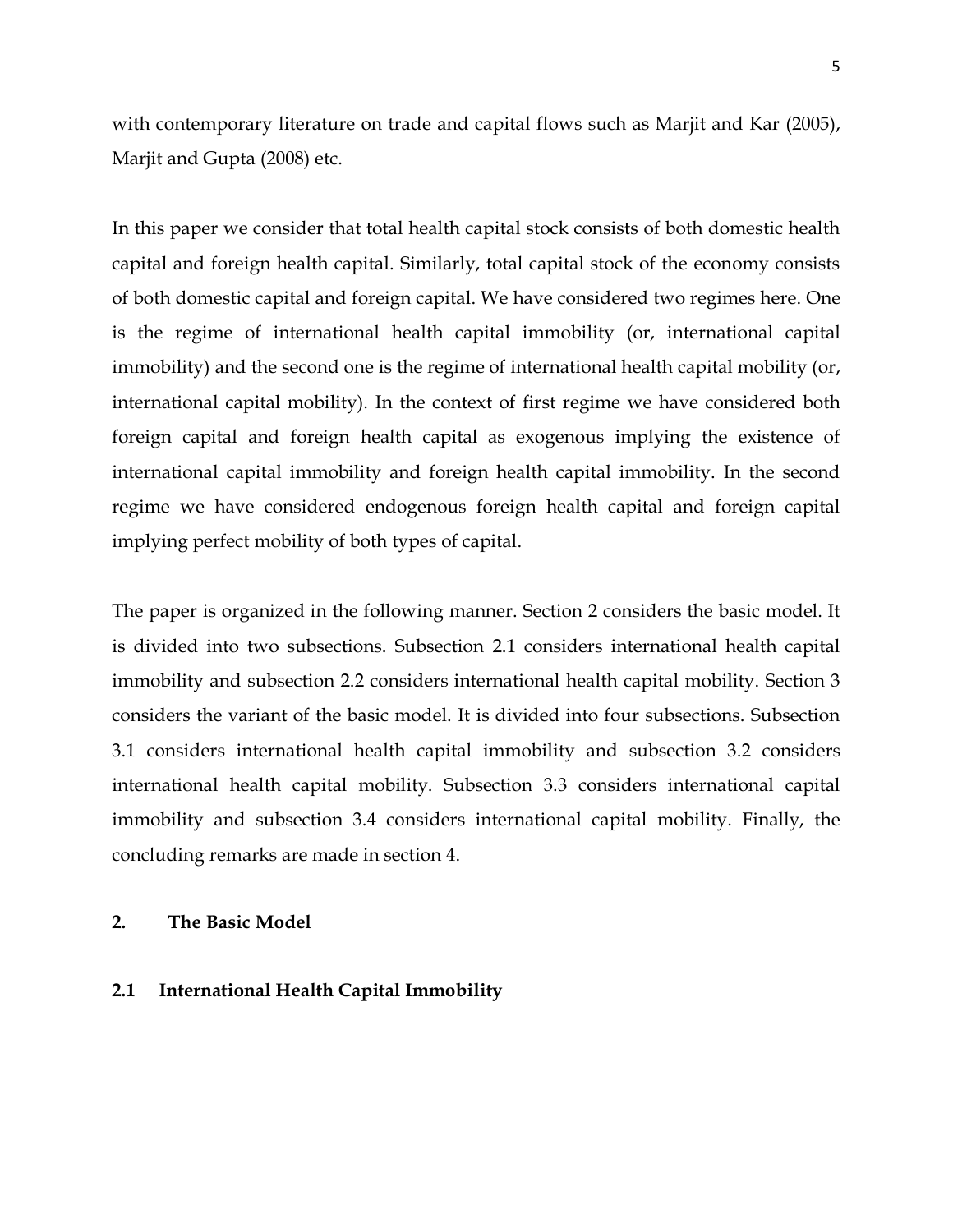We consider a small open economy where international health capital is immobile<sup>[5](#page-6-0)</sup> and it consists of three sectors in a Heckscher-Ohlin-Samuelson framework. One of the three sectors, is the agricultural sector(A), which produces its output using labour(L) and capital $(K)$ . Another sector is the manufacturing sector  $(M)$ , which produces output by using labour and capital. This is the import competing sector while sector A is a sector that produces exportable products. The third sector is the health sector (H) which uses labour as well as health capital (N) which is specific to this sector. The health sector produces a non-traded final commodity<sup>[6](#page-6-0)</sup>. Sector M is protected by tariff (t). Here K consists of domestic capital ( $K_D$ ) and foreign capital ( $K_F$ ) and we assume that  $K_D$  and  $K_F$ are perfect substitutes. All these three sectors<sup>[7](#page-6-0)</sup> use labour which is perfectly mobile among these three sectors. Health capital is specific to sector H while K is completely mobile between sectors A and M. It is to be noted that health capital consists of both domestic health capital ( $N_D$ ) and foreign health capital ( $N_F$ ), and we assume that  $N_D$ and  $N_F$  are perfect substitutes.

In our model sector A produces its output  $X_A$ , sectors M and H produce output  $X_M$  and  $X_H$  respectively. Here we assume that the agricultural sector is more labour intensive compared to the manufacturing sector. The agricultural product is considered as the numeraire and its price is set equal to unity. We assume that both foreign capital income and foreign health capital income are completely repatriated. Production functions exhibit constant returns to scale with diminishing marginal productivity for each factor.

<span id="page-6-0"></span><sup>&</sup>lt;sup>5</sup> International health capital immobility is a situation where domestic rate of return on foreign health capital (R) is greater than the rate of return on foreign health capital in the international market (R\*) and there is restriction on the entry of foreign health capital to the domestic economy.

<sup>6</sup> In a developing economy most of the health commodities are non-traded final commodities such as different types of hospital facilities as well as health facilities like availability of medicines, health checkup facilities etc.

<sup>7</sup> All the three sectors produce final commodities in this model but one of them produces non-traded final commodity.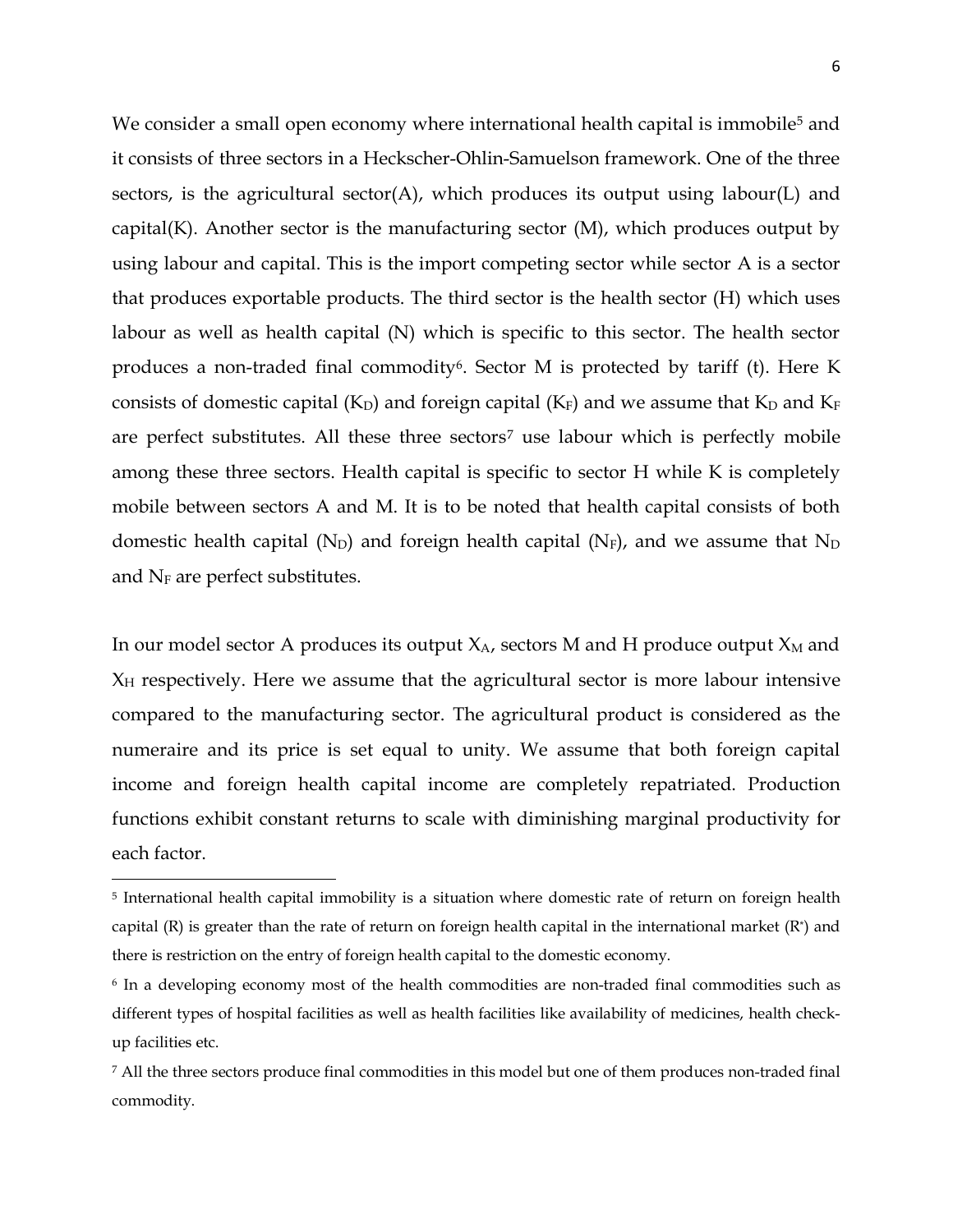The notations used in the model are stated as follows:

 $X_i$  = product produced by the ith sector,  $i = A, M, H$ 

 $P^*$ A = world price of commodity A

 $P_A$  = domestic price of commodity A, we assume  $P_A = P^* A = 1$ 

 $P^*$ <sub>M</sub> = world price of good M

 $P_M = P^*M(1+t) =$ domestic price of good M

 $P_H$  = domestically determined price of good H

 $L = fixed$  number of workers in the economy

 $N_D$  = domestic health capital stock of the economy

 $N_F$  = foreign health capital stock of the economy

 $N =$  economy  $\epsilon s$  aggregate health capital stock

 $K_F$  = foreign capital stock

 $K_D$  = domestic capital stock

 $K =$  economy<sup>s</sup> aggregate capital stock

 $a_{ji}$  = quantity of the jth factor for producing one unit of output in the ith sector,

j=L,K,N and i =A,M,H

 $\theta_{ji}$  = distributive share of the jth input in the ith sector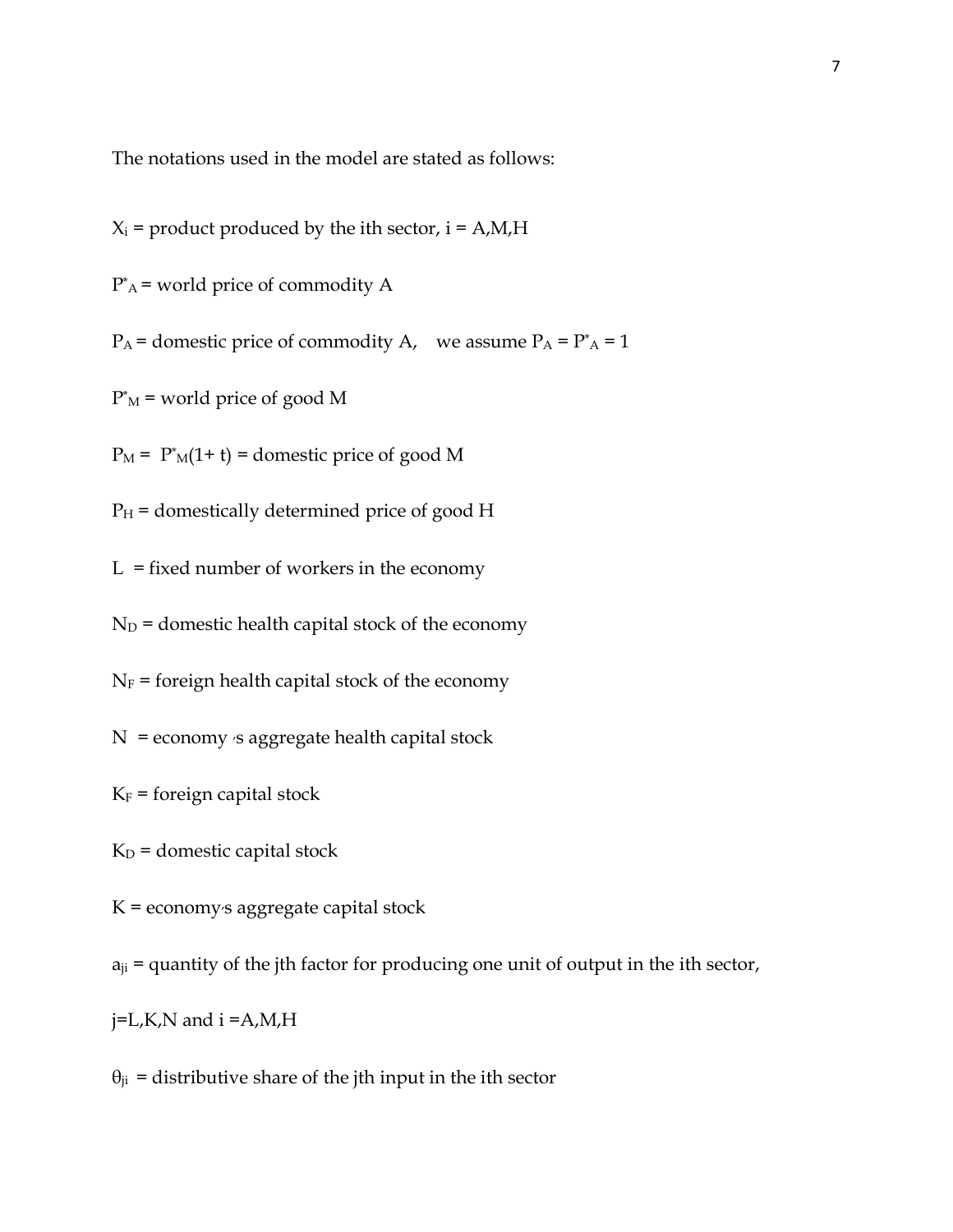$\lambda_{ji}$  = proportion of the jth factor used in the production of the ith sector

t = ad-valorem rate of tariff on the import of commodity M

W = competitive wage rate

 $r =$  rate of return to capital

 $R$  = rate of return to health capital

 $D_i$  = consumption demand for the ith final commodity,  $i = A, M, H$ 

 $E<sup>H</sup><sub>PH</sub>$  =own price elasticity of demand for commodity H

 $E<sup>H</sup><sub>Y</sub>$  = income elasticity of demand for commodity H

Y = national income at domestic price

 $I =$  import demand for commodity M

 $\sigma_i$  = elasticity of factor substitution in sector i, i = A, M, H.

The equational structure of the model is as follows.

The competitive equilibrium conditions in the product market for the three sectors give us the following equations.

| $a_{L}$ <sub>A</sub> W + $a_{K}$ <sup><math>=1</math></sup> | (1) |
|-------------------------------------------------------------|-----|
| $a_{LM}W + a_{KM}r = P_M^*(1+t)$                            | (2) |
| $a_{LH}W + a_{NH}R = P_H$                                   | (3) |

Sector specificity of health capital is given by the following equation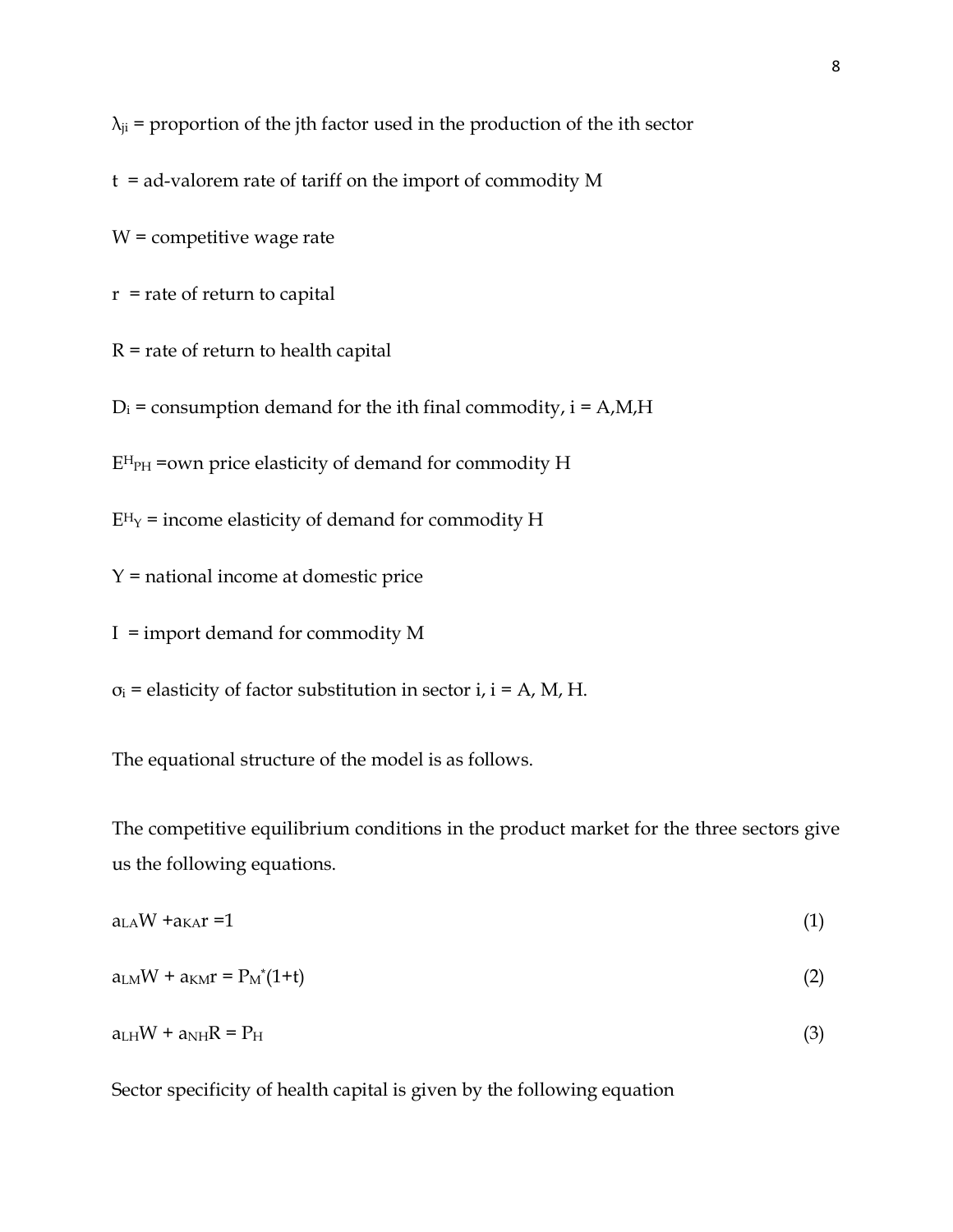| $a_{NH}X_H = N_D + N_F = N$ |  |
|-----------------------------|--|
|                             |  |

We assume for simplicity that  $a_{LH}$  is fixed<sup>[8](#page-9-0)</sup>.

Perfect mobility of capital between sectors A and M can be expressed as  $a_{K,A}X_A + a_{K,M}X_M = K_D + K_F = K$  (5)

Full employment of labour implies the following equation  $a<sub>LA</sub>X<sub>A</sub> + a<sub>LM</sub>X<sub>M</sub> + a<sub>LH</sub>X<sub>H</sub> = L$  (6)

The demand for the non-traded final commodity is given by  $D_H = D_H(P_H, P_M, Y)$  (7)

We assume that commodity H is a normal good with negative and positive own price elasticity and income elasticities of demand, respectively, that is,  $E^H P_H < 0$  and  $E^H Y > 0$ .

The cross price elasticity is positive, that is,  $E^H P_M > 0$ .

The demand –supply equality condition for commodity H is  
\n
$$
D_H (P_H, P_M, Y) = X_H
$$
\n(8)

The demand for commodity M and the volume of import are given by the following equations, respectively.

$$
D_M = D_M (P_H, P_M, Y) \tag{9}
$$

$$
I = D_M (P_H, P_M, Y) - X_M \tag{10}
$$

The national income of the economy at domestic prices is given by

<span id="page-9-0"></span> $8$  In this paper we have assumed  $a<sub>LH</sub>$  as fixed coefficient. It is to be noted that the relaxation of the assumption, that is fixed  $a<sub>LH</sub>$ , will leave the conclusions of the model basically unchanged.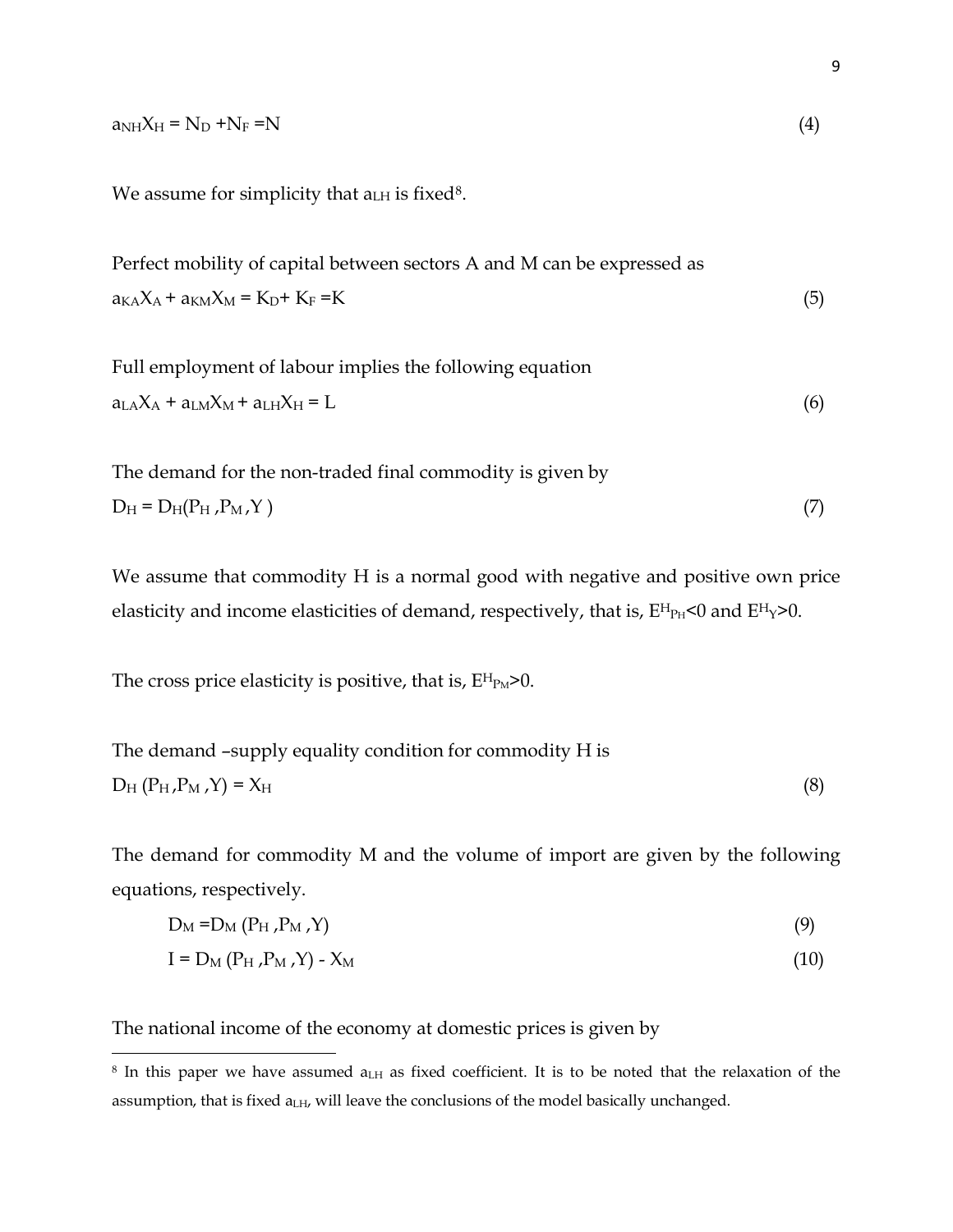$$
Y = X_A + P_M X_M + P_H X_H - rK_F - RN_F + tP_M^*I
$$
\nor

\n
$$
Y = WL + RN_D + rK_D + tP_M^*I
$$
\n(11.1)

\n(11.2)

The working of the model is as follows. There are eleven endogenous variables in the system:  $W_{,r,R,P_H,X_A,X_M,X_H,D_M,D_H,I$  and Y. Here we have eleven independent equations (equations  $(1)$  to $(11)$ ) to solve for eleven unknowns. We can find out the value of W and r from equations (1) and (2). From equation (3) we can express R as a function of  $P_{H}$ . Thus it is an indecomposable structure. Hence  $a_{NH}$  can be expressed as a function of  $P_{H}$ . For given N,  $X_H$  can be expressed as a function of  $P_H$  also. So, from equations (5) and (6)  $X_A$  and  $X_M$  are expressed in terms of  $P_H$ . From equation (11.2)we can express Y as a function of  $P_H$ . So equation (7) is expressed as a function of  $P_H$ . Thus equation (8) helps us to determine the value of  $P_H$ . Once  $P_H$  is known  $X_A$ ,  $X_M$ ,  $Y$  and  $X_H$  are also known. Thus equations (7) and (9) helps us to determine the values of  $D_H$  and  $D_M$  respectively. Finally using equation (4) and (10) we get the values of R and I respectively.

## **2.2 International Health Capital Mobility**

Here we assume that in the presence of international health capital immobility we have  $R \geq R^*$ , where  $R^*$  is the given return on foreign health capital in the international market. In such a situation we have no foreign health capital inflow. If R falls to  $\widetilde{R}$  , where, R>  $\widetilde{R}$  $> R^*$ , we find that there is some amount of inflow of foreign health capital (N<sub>F</sub>) and at last we will reach at the equilibrium level<sup>[9](#page-10-0)</sup> of N<sub>F</sub> where,  $R = R^*$ .

Here, we assume that  $N_D$  is exogenous whereas  $N_F$  is assumed to be an endogenous variable and we use  $R = R^*$  in our basic model. By using equations (1) and (2) we can solve for W and r. Once W and R are known  $a_{NH}$  is also known. Using R = R<sup>\*</sup> in our l

<span id="page-10-0"></span><sup>9</sup> At R=R\* , we have the equilibrium level of foreign health capital inflow due to equilibrium in the international health capital market.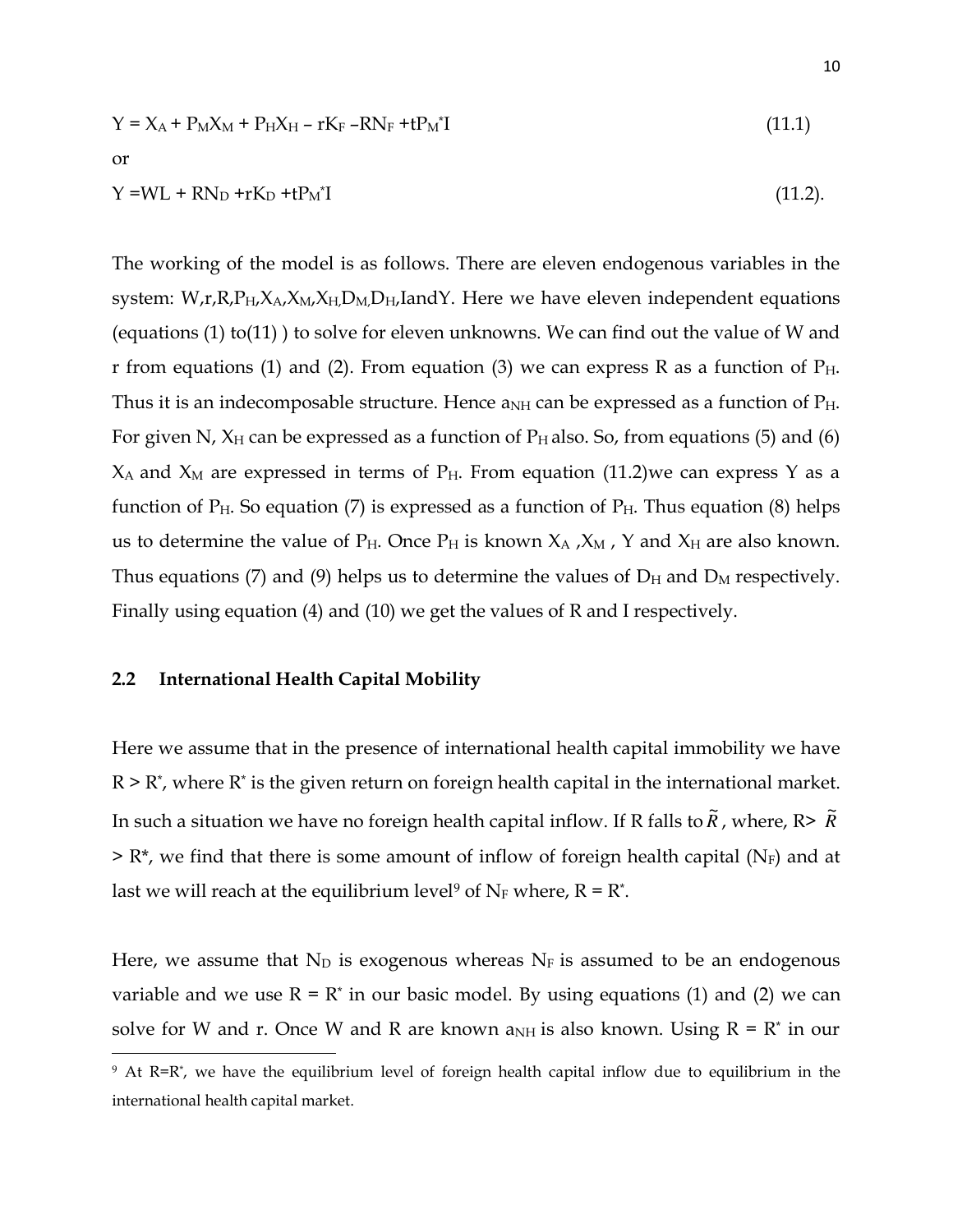basic model we find that equation (3) gives us the value of  $P_H$ . Hence from equation (4) we can express  $X_H$  as a function of  $N_F$  and hence by using equations (5) and (6) we can express  $X_A$  and  $X_M$  in terms of  $N_F$ . From equation (9)  $D_M$  can be expressed as a function of Y only, since  $P_H$  and  $P_M$  are given. Thus I can be expressed in terms of Y and N<sub>F</sub>. Using this fact in equation (11.2) we can express Y as a function of  $N_F$ . Thus from equation (7) one can express  $D_H$  in terms of  $N_F$  and hence  $N_F$  can be determined from equation (8). Once N<sub>F</sub> is known, then  $X_A$ ,  $X_M$ ,  $X_H$ ,  $D_H$ ,  $D_M$ , I are also known. In order to examine the impact of an increase in  $N_F$  on R we need to explore the relationship between  $P_H$  and R on one hand and  $X_H$  and  $N_F$  on the other hand. To find out the relationship between  $P_H$  and R we establish the following lemma.

*Lemma 1 A fall in R leads to a fall in P<sub>H</sub> iff*  $\sigma$ *<sup>H</sup> <1.* 

*Proof of lemma 1:* Differentiating equation (3) and by using  $da<sub>LM</sub> = dW = 0$ , we get,  $\theta_{\rm NH}$  ( $\hat{R}$  +  $\hat{a}_{_{NH}}$ ) =  $\hat{P}_{_H}$ 

By definition o<sub>H</sub> =  $(\hat{a}_{NH} - \hat{a}_{LH})/(\hat{W} - \hat{R})$ 

Using the envelope result Wda<sub>LH</sub> + Rda<sub>NH</sub> = 0 and by inserting  $\hat{a}_{LH}$  =  $\hat{W}$  = 0 in the expression of  $\sigma_H$  one obtain

$$
\hat{a}_{_{NH}} = - \hat{R} \text{ or } \hat{R}
$$

Using the value of  $\hat{a}_{\scriptscriptstyle NH}$  in the expression of  $\hat{P}_{\scriptscriptstyle H}^{\phantom{\dag}}$  we can write

or, 
$$
\hat{R} = [1 / \theta_{NH}(1 - \sigma_H)] \hat{P}_H
$$
,  
or,  $\hat{P}_H = \theta_{NH}(1 - \sigma_H) \hat{R}$   
Hence  $\hat{R} < 0$  implies  $\hat{P}_H < 0$ , iff  $\sigma_H < 1$ .

We thus find that the lemma holds if the production function for the health sector is non-Cobb-Douglas.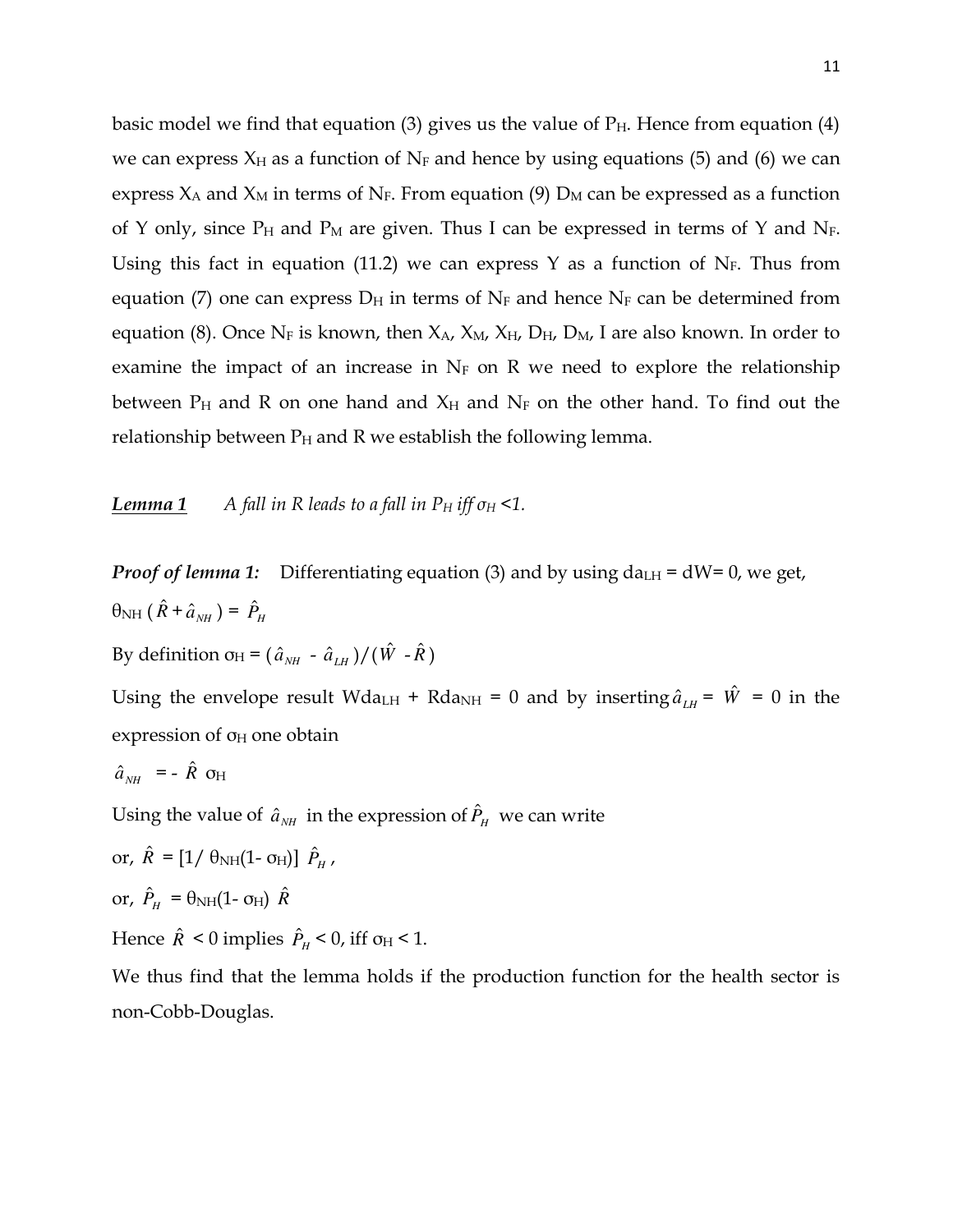Similarly, the relationship between  $N_F$  and  $X_H$  can be established by the following lemma.

*Lemma 2 Under the assumption that -*  $\sigma_{_H}$  $\frac{\mu}{\sigma}$   $\hat{N}_F$  <  $\hat{R}$  < 0, where  $\mu$  = (N<sub>F</sub> /N); an increase in N<sub>F</sub>

*leads to an increase in XH.* 

*Proof of lemma 2:* To prove this lemma we have to first of all show that  $\hat{X}_H$  > 0, when  $\hat{N}_{F}$  > 0. Differentiation of equation (4) gives us

$$
\hat{a}_{NH} + \hat{X}_H = \mu \hat{N}_F
$$

By definition o<sub>H</sub> =  $(\hat{a}_{NH} - \hat{a}_{CH})/(\hat{W} - \hat{R})$ 

By using the envelope result Wda<sub>LH</sub> + Rda<sub>NH</sub> = 0 and by inserting  $\hat{a}_{LH} = \hat{W} = 0$  in the expression of  $\sigma_H$  one obtain

$$
\hat{a}_{NH} = -\hat{R} \,\sigma_{\text{H}}
$$

Thus  $\hat{X}_H$  can be written as  $\hat{X}_H = \mu \hat{N}_F + \hat{R}$  o<sub>H</sub>

Hence we can say that  $\hat{X}_H$  > 0, when  $\hat{N}_F$  > 0 iff  $\hat{R}$  > - $\sigma_{_H}$  $\frac{\mu}{N_F}$ .

In fact when  $\hat{N}_F > 0$ , we have  $\hat{R} < 0$ .

Thus,  $\hat{X}_H > 0$ , iff - $\sigma_{_H}$  $\frac{\mu}{N_F}$  <  $\hat{R}$  < 0.

An increase in  $N_F$  implies a fall in R. A fall in R implies an increase in  $a_{NH}$ . Given  $a_{LH}$ , from equation (3) we can say that  $P_H$  will also fall due to fall in  $R^{10}$  $R^{10}$  $R^{10}$ . Again from equation (4) we can argue that there will be an increase in  $X_H$  due to an inflow of  $N_F$ <sup>[11](#page-12-0)</sup>. An increase in  $X_H$  implies an increase in  $a_L H X_H$  and hence a fall in  $(L - a_L H X_H)$  as  $a_L H$  is fixed, that is, a reduction in the labour availability to sectors A and M. A fall in the labour endowment available to sectors A and M causes a Rybczynski effect as a result of

<span id="page-12-0"></span><sup>10</sup> See lemma 1.

<sup>11</sup> For details see lemma 2.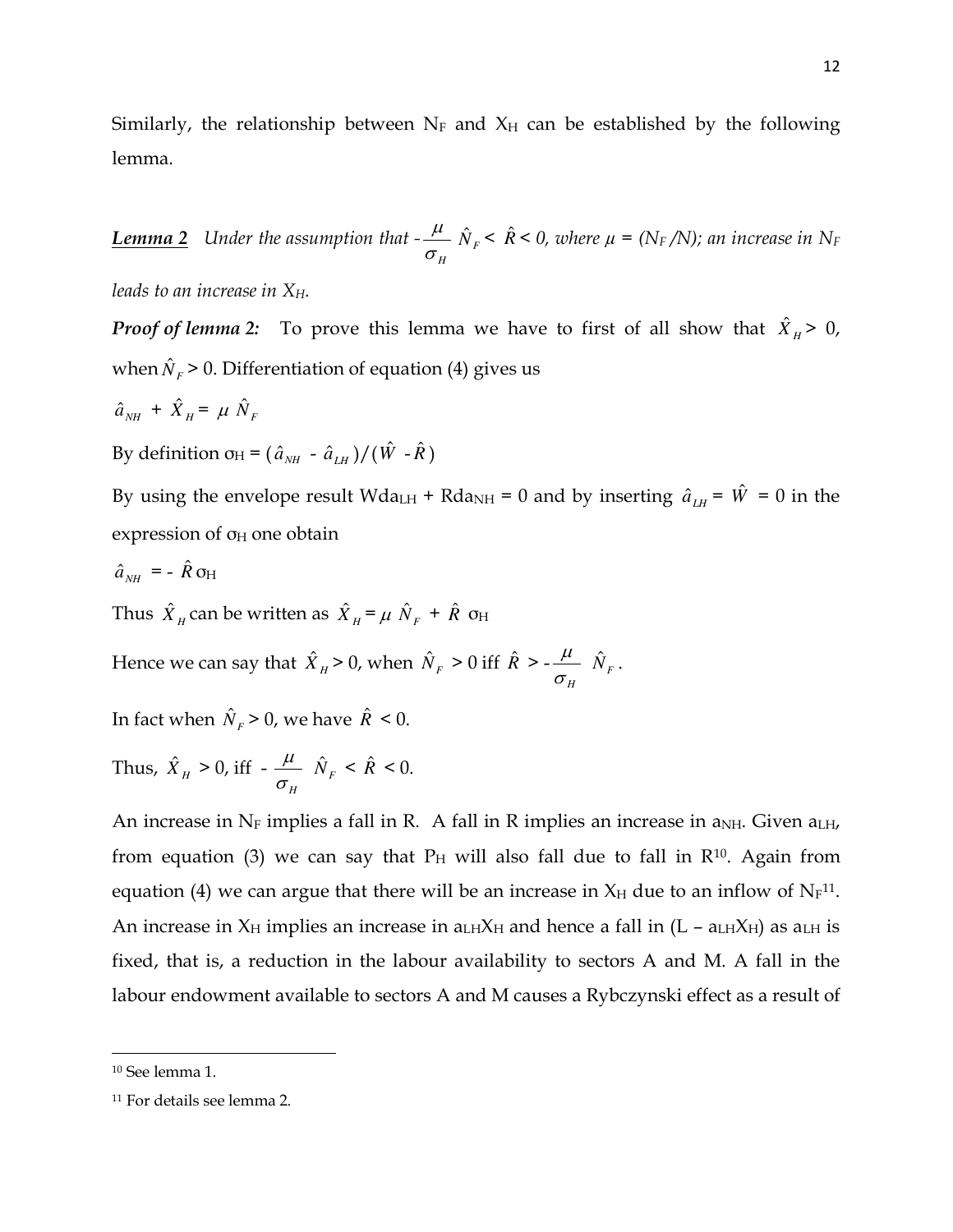13

which  $X_M$  increases and  $X_A$  falls, given that sector A is more labour intensive than sector M. Using equations (11.2), (10) and after some manipulation we can say that an increase in  $N_F$  leads to a fall in Y, due to the factor price effects and tariff revenue effect<sup>[12](#page-13-0)</sup>.

**Proposition 1:** *A shift from international health capital immobility regime to an international health capital mobility regime leads to under some reasonable conditions: (i) a decrease in the rate of return to health capital and a decrease in the price of the output of the health sector; ii)*  increase in the levels output of both health and manufacturing sector and a reduction in the level *of output of the agricultural sector and (iii) a fall in national income.*

#### **3. A Variant of the Basic Model**

#### **3.1 International Health Capital Immobility**

The model is similar to that of the basic model but the only difference is that here we assume that the wage rate of the health sector is fixed at a higher level  $(\overline{W})$  compared to the competitive wage rate  $(W)^{13}$  $(W)^{13}$  $(W)^{13}$ . Thus we have  $\overline{W} > W$ . In this version of the model equation (3) changes to

$$
a_{LH}\overline{W} + a_{NH}R = P_H \tag{3.1}
$$

#### Equation (11.2) can be rewritten as

<span id="page-13-0"></span><sup>&</sup>lt;sup>12</sup> An increase in N<sub>F</sub> leads to a fall in R. Thus fall in R implies a fall in Y. We call it factor price effect. From (11.2) we can express Y as a function of  $P_H$  and I. Using this fact in equation (10) we can express I in terms of  $P_H$  and hence we can express Y in terms of  $P_H$  only. Thus  $D_M$  is expressed in terms of  $P_H$ . An increase in  $N_F$  leads to a fall in  $P_H$  and an increase in  $X_M$ . Here a fall in  $P_H$  leads to a fall in  $D_M$ . Thus increase in  $X_M$ and decrease in  $D_M$  leads to a reduction in I. Hence reduction in I leads to a fall in Y. We call it tariff revenue effect.

<sup>&</sup>lt;sup>13</sup> Here we have assumed that the labour of the health sector will get a wage rate  $\overline{W}$  , which is higher than W because the workers of health sector deal with human health and they are involved with relatively skill-intensive works, though we have not considered in this paper any division between skilled and unskilled workers.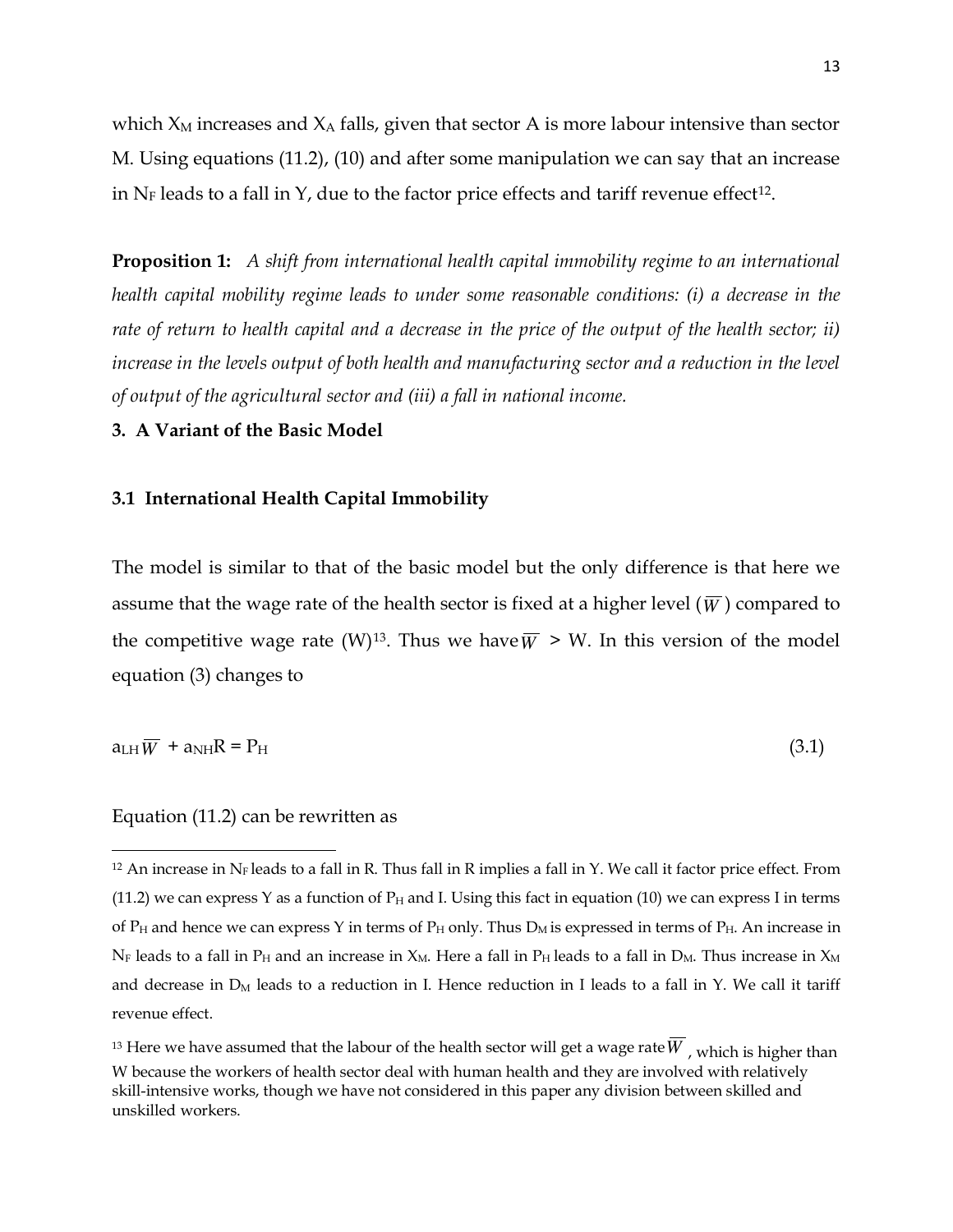$$
Y = (\overline{W} - W) aLH XH + W L + RND + rKD + tPM*I
$$
  
(11.3)

Equation  $(3.1)$  and  $(11.3)$  are added to our basic model<sup>[14](#page-14-0)</sup>. The other equations and the equilibrium conditions of the other markets remain the same. Determination of the general equilibrium is possible, since we have eleven independent equations to solve for eleven unknowns[15](#page-14-0) .

#### **3.2 International Health Capital Mobility**

This version of the basic model is almost similar to that of earlier version, that is, the model is used in the section 3.1. Here we assume that R falls to  $\tilde{R}$ , where, R> $\tilde{R}$ > R<sup>\*</sup>, and we find an inflow of  $N_F$  so that ultimately R will reach to  $R^*$ .

By assuming  $N_D$  as an exogenous variable and  $N_F$  as an endogenous variable and after using  $R=R^*$  we can determine the general equilibrium<sup>[16](#page-14-0)</sup>.

 $\overline{a}$ 

<sup>16</sup> Using equations (1) and (2) we can solve for W and r. Here  $a_{NH}$  is given, since  $\overline{W}$  and R are given.Using  $R = R^*$  in our basic model we find that equation (3) gives us the value of  $P_H$ . Given  $a_{NH}$ , from equation (4)

<span id="page-14-0"></span><sup>&</sup>lt;sup>14</sup> Equation (11.3) is same as (11.2) if we assume  $W = \overline{W}$ .

<sup>&</sup>lt;sup>15</sup> We can find out the value of W and r from equations (1) and (2). For given  $a<sub>LH</sub>$  and for given  $\overline{W}$  from equation (3.1) we can express R as a function of  $P_H$ . Thus it is an indecomposable structure. Hence  $a_{NH}$ can be expressed as a function of  $P_H$ . For given N,  $X_H$  can be expressed as a function of  $P_H$  also. So, from equations (5) and (6)  $X_A$  and  $X_M$  are expressed in terms of  $P_H$ . Again from equation (11.3) we can express Y as a function of  $P_H$ . So equation (7) is expressed as a function of  $P_H$ . Equation (8) thus helps us to determine the value of  $P_H$ . Once  $P_H$  is known  $X_A$ ,  $X_M$ , Y and  $X_H$  are also known. Once  $P_H$  and Y are known, equations (7) and (9) help us to determine the values of  $D_H$  and  $D_M$  respectively. Finally using equations (4) and (10) we get the values of R and I respectively.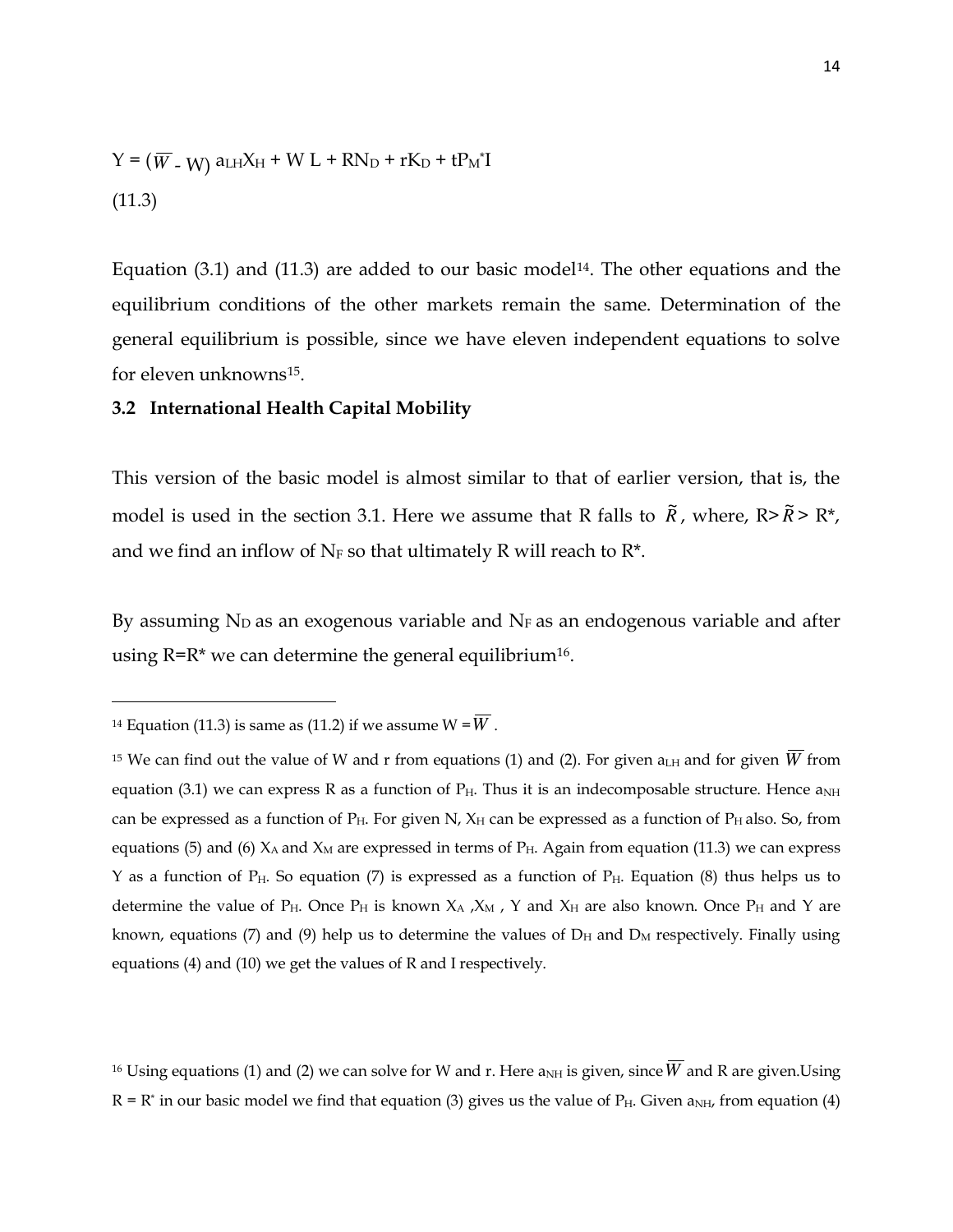An increase in N<sub>F</sub> implies a fall in R. Given  $a_{LH}$ , from equation (3.1) we can say that  $P_H$ will also fall due to fall in R (see lemma 1). On the other hand from equation (4) we can argue that there will be an increase in  $X_H$  due to an inflow of  $N_F$ <sup>[17](#page-15-0)</sup>. An increase in  $X_H$ implies an increase in  $a_{LH}X_{H}$ , as  $a_{LH}$  is fixed and hence a fall in (L –  $a_{LH}X_{H}$ ), that is, a reduction in the labour availability to sectors A and M. A fall in the labour endowment available to sectors A and M causes a Rybczynski effect as a result of which  $X_M$ increases and  $X_A$  falls, given that sector A is more labour-intensive than sector  $M^{18}$  $M^{18}$  $M^{18}$ . Using equations (11.3), (10) and after some manipulation we can say that an increase in  $N_F$  leads to a fall in Y, due to the factor price effect and tariff revenue effect<sup>[19](#page-15-0)</sup>. An increase in  $X_H$  leads to an increase in Y. This is known as labour reallocation effect<sup>[20](#page-15-0)</sup>. Thus the effects of an inflow of  $N_F$  on Y is depends upon the net effect of factor price effect, tariff revenue effect and labour reallocation effect. If labour reallocation effect dominates over rest of the effects creates a positive effect on Y and hence on welfare. Thus the following proposition can now be established.

<span id="page-15-0"></span>we can express  $X_H$  as a function of  $N_F$  and hence by using equations (5) and (6) we can express  $X_A$  and  $X_M$ in terms of  $N_F$ . From equation (9)  $D_M$  can be expressed as a function of Y only, since  $P_H$  and  $P_M$  are given. Thus I can be expressed in terms of Y and  $N_F$ . Using this fact in equation (11.2) we can express Y as a function of N<sub>F</sub>. Thus from equation (7) one can express  $D_H$  in terms of N<sub>F</sub> and hence N<sub>F</sub> can be determined from equation (8). Once N<sub>F</sub> is known, the variables  $X_A$ ,  $X_M$ ,  $X_H$ ,  $D_H$ ,  $D_M$ , I are also known.

l

<sup>17</sup> See foot note no. 11.

<sup>&</sup>lt;sup>18</sup> We shall get opposite results if we assume that sector A is more capital intensive relative to sector M.

<sup>19</sup> This is already explained in footnote no.12.

<sup>&</sup>lt;sup>20</sup> The workers of health sector enjoy a wage rate ( $\overline{W}$ ), which is higher compared to the competitive wage rate (W), that prevails in rest of the economy. Hence increase in employment in the health sector, (because  $\overline{W}$  >W ) is at the cost of reduction in employment in the other sectors of the economy. Thus the wage differential ( $\overline{W}$  - W) leads to the labour reallocation effect.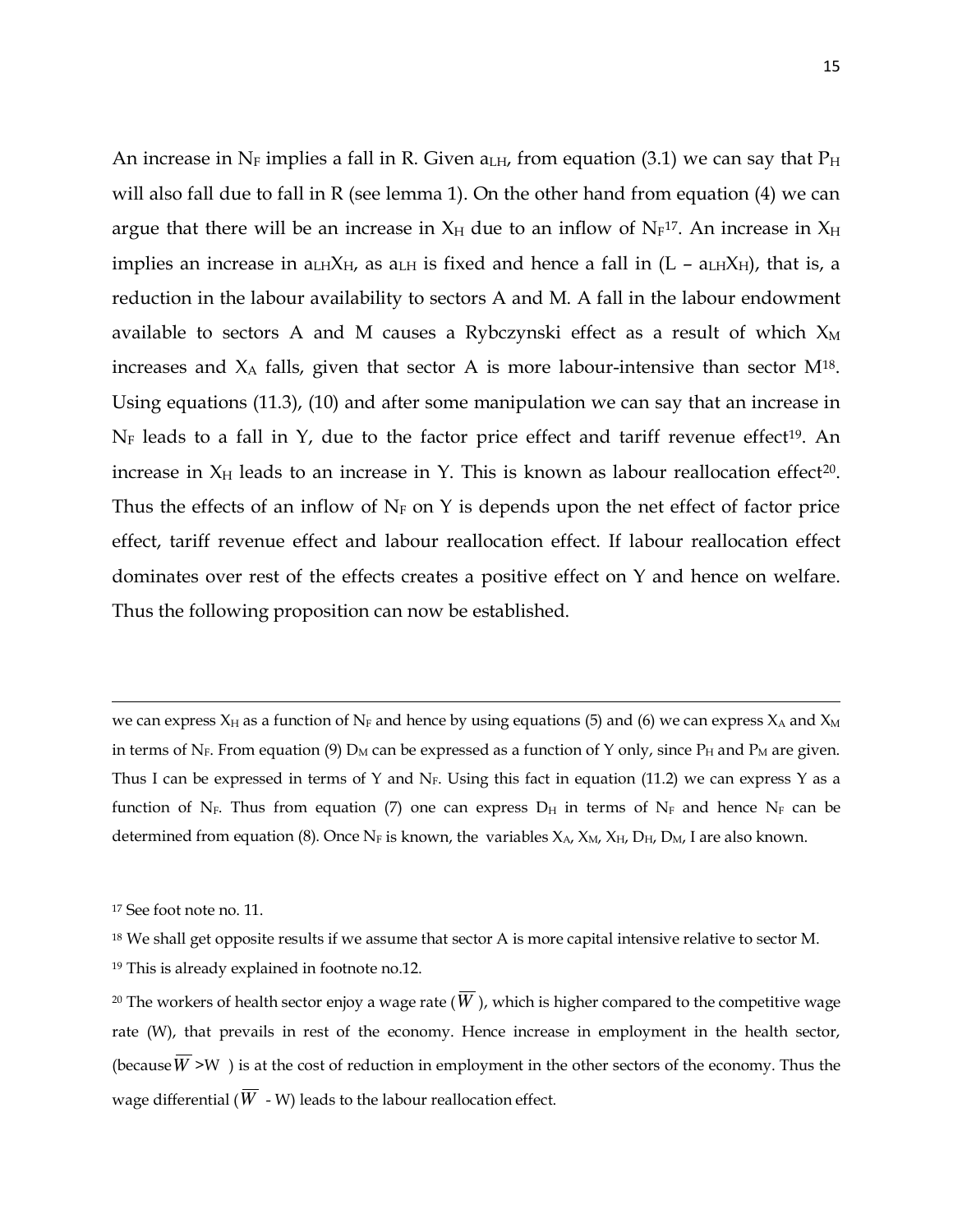**Proposition 2:** *A shift from international health capital immobility regime to an international health capital mobility regime leads to an increase in national income and hence an increase in social welfare under some reasonable conditions. The sectoral effects of such a regime change are similar to that of proposition 1.* 

### **3.3 International Capital Immobility**

The model which we use in this section is similar to that of the model of section 3.1 and hence the working of the general equilibrium<sup>[21](#page-16-0)</sup> is similar to that of section 3.1.

#### **3.4 International Capital Mobility**

Here we use the model of the section 3.1. we assume that  $K_D$  as an exogenous and  $K_F$  as an endogenous variables. Here we also assume that r falls to  $\tilde{r}$  , where, r> $\tilde{r}$  > r\*, and we find an inflow of  $K_F$  and ultimately r will reach to  $r^*$ . By assuming  $K_F$  as an endogenous variables and after using r=r\* in our variant of the basic model we will face a problem of uniqueness<sup>[22](#page-16-0)</sup> to solve the general equilibrium. Thus determination of the general equilibrium is not possible. However, from here we can infer that an inflow of  $K_F$  leads to a fall in r. From equation (1) and (2) we can argue that a reduction r leads to an increase in W in both of these equations. If W increases more in equation (2) than in equation (1) we find that sector A vanishes. On the other hand if W increases more in equation (1) than in equation (2) we find that sector M vanishes. This leads to us the following proposition.

<span id="page-16-0"></span><sup>21</sup> This is explained in footnote no.15.

<sup>&</sup>lt;sup>22</sup> Inserting  $r=r^*$  in the variant we can get two different values of W,one from equation (1) and other from equation (2).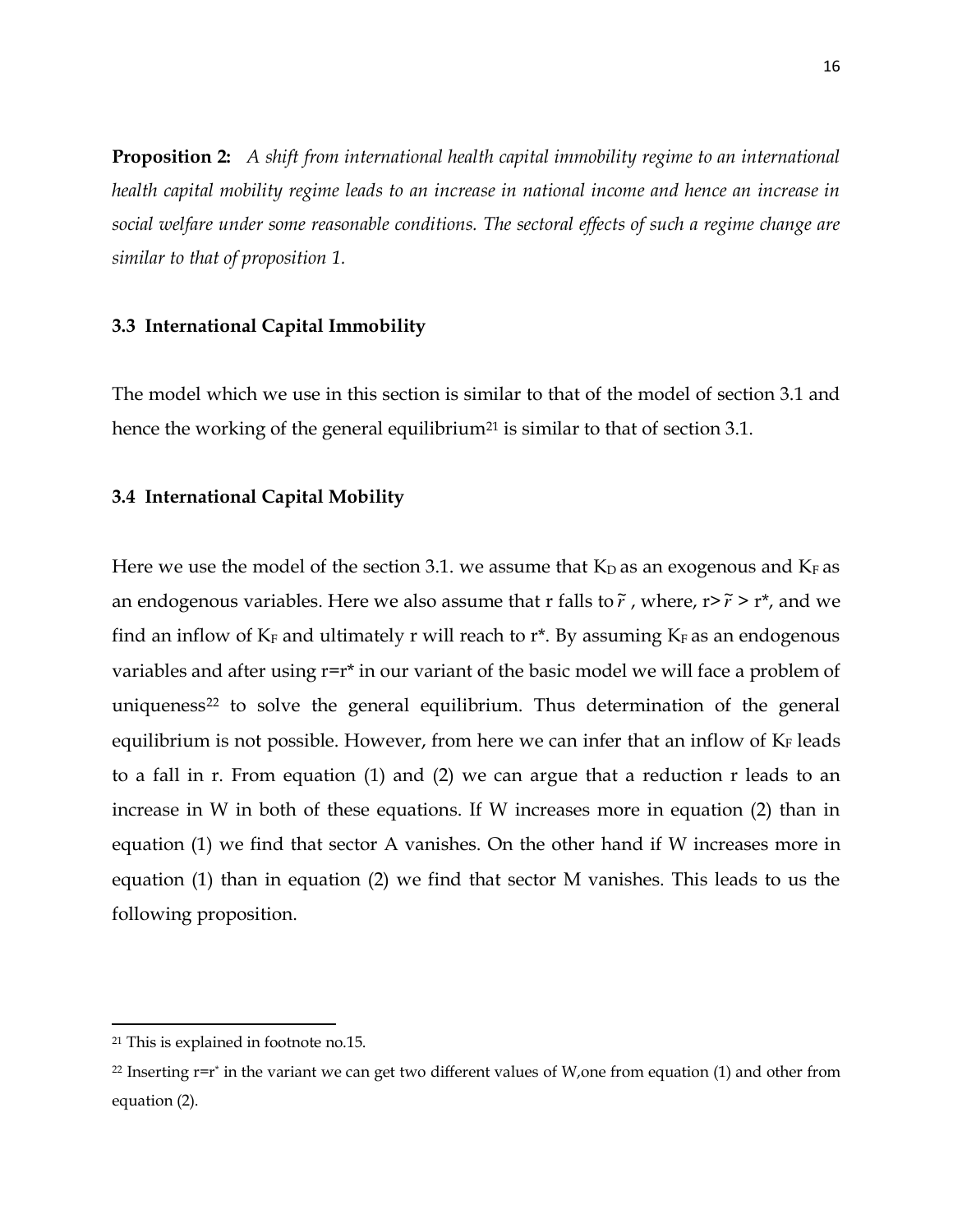**Proposition 3 :** *A shift from international capital immobility regime to an international capital mobility leads to; (i) either only manufacturing sector survives and the agricultural sector vanishes, or (ii) only the agricultural sector survives and the manufacturing sector vanishes.*

#### *Case 1 : Sector A is the vanishing sector*

The new equational structure can be written as

The competitive equilibrium condition in the product market are given by the following equations

| $a_{LM}W + a_{KM}r = P_M^*(1+t)$ |  |
|----------------------------------|--|
|                                  |  |

| $a_{LH}W + a_{NH}R = P_H$ | (3.1) |
|---------------------------|-------|

Sector specificity of health capital is given by the following equation  $a_{NH}X_H = N_D + N_F = N$  (4)

Sector specificity of capital for sector M (when sector A vanishes) can be expressed as  $a_{KM}X_M = K_D + K_F = K$  (5.1)

| Full employment of labour implies the following equation |       |
|----------------------------------------------------------|-------|
| $a_{LM}X_M + a_{LH}X_H = L$                              | (6.1) |

| The demand for the non-traded final commodity is given by |  |
|-----------------------------------------------------------|--|
| $D_{\rm H} = D_{\rm H}(P_{\rm H}, P_{\rm M}, Y)$          |  |

The demand –supply equality condition for commodity H is  $D_H (P_H, P_M, Y) = X_H$  (8)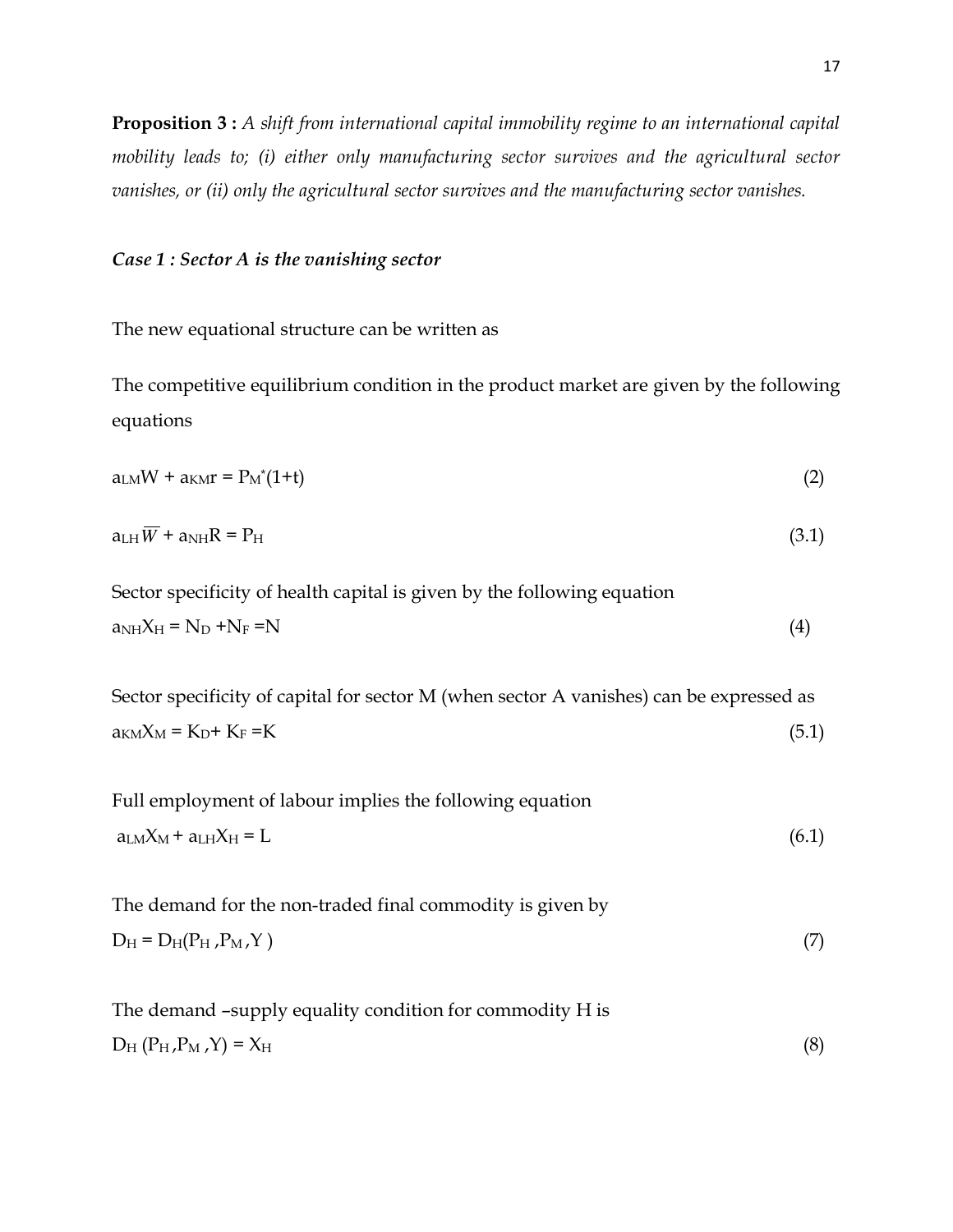The demand for commodity M and the volume of import are given by the following equations, respectively.

$$
D_M = D_M (P_H, P_M, Y) \tag{9}
$$

$$
I = D_M (P_H, P_M, Y) - X_M \tag{10}
$$

The national income of the economy at domestic prices is given by

$$
Y = P_M X_M + P_H X_H - rK_F - RN_F + tP_M^{\dagger}I
$$
\nor\n
$$
(11.4)
$$

$$
Y = (\overline{W} - W) a L H X H + W L + R N D + r K D + t P_M I
$$
\n(11.3)

Given  $r = r^*$  from equation (2) we can calculate the value of W. For given  $a_{LH}$ , from equation (3.1) we can express R as a function of  $P_H$ . Thus it is an indecomposable structure. Hence a<sub>NH</sub> can be expressed as a function of  $P_H$ . For given N,  $X_H$  can be expressed as a function of  $P_H$  also. Similarly, from equation (5.1) we can express  $X_M$  in terms of  $K_F$ . For given a<sub>LH</sub> and a<sub>LM</sub>, from (6.1) we can express  $K_F$  as a function of  $P_H$ . Thus  $X_M$  can be expressed as a function of  $P_H$ . From equation (11.3) we can express Y as a function of  $P_H$  and I. From equation (10) I can be expressed as a function of  $P_H$  since  $X_M$  is a function of  $P_H$ . Hence Y can be expressed in terms of  $P_H$  only. So from equation (7)  $D_H$  can be expressed as a function of  $P_H$ . As a result of this, equation (8) helps us to determine the value of  $P_H$ . Once  $P_H$  is known  $K_F$ ,  $X_M$ ,  $Y$ , R and  $X_H$  are also known. Thus equations (7) and (9) help us to determine the values of  $D_H$  (since  $X_H$  is already known) and  $D_M$  respectively. Finally using equation (10) we can get the value of I. To find out the relationship between  $X_M$  and  $K_F$  we establish the following lemma.

*Lemma 3 Under the assumption that -*   $\sigma_{_M}$  $\frac{\gamma}{\gamma}$   $\hat{K}_F$  <  $\hat{r}$  < 0, where  $\gamma$  = (K<sub>F</sub>/K); an increase in

*K<sup>F</sup> leads to an increase in XM.*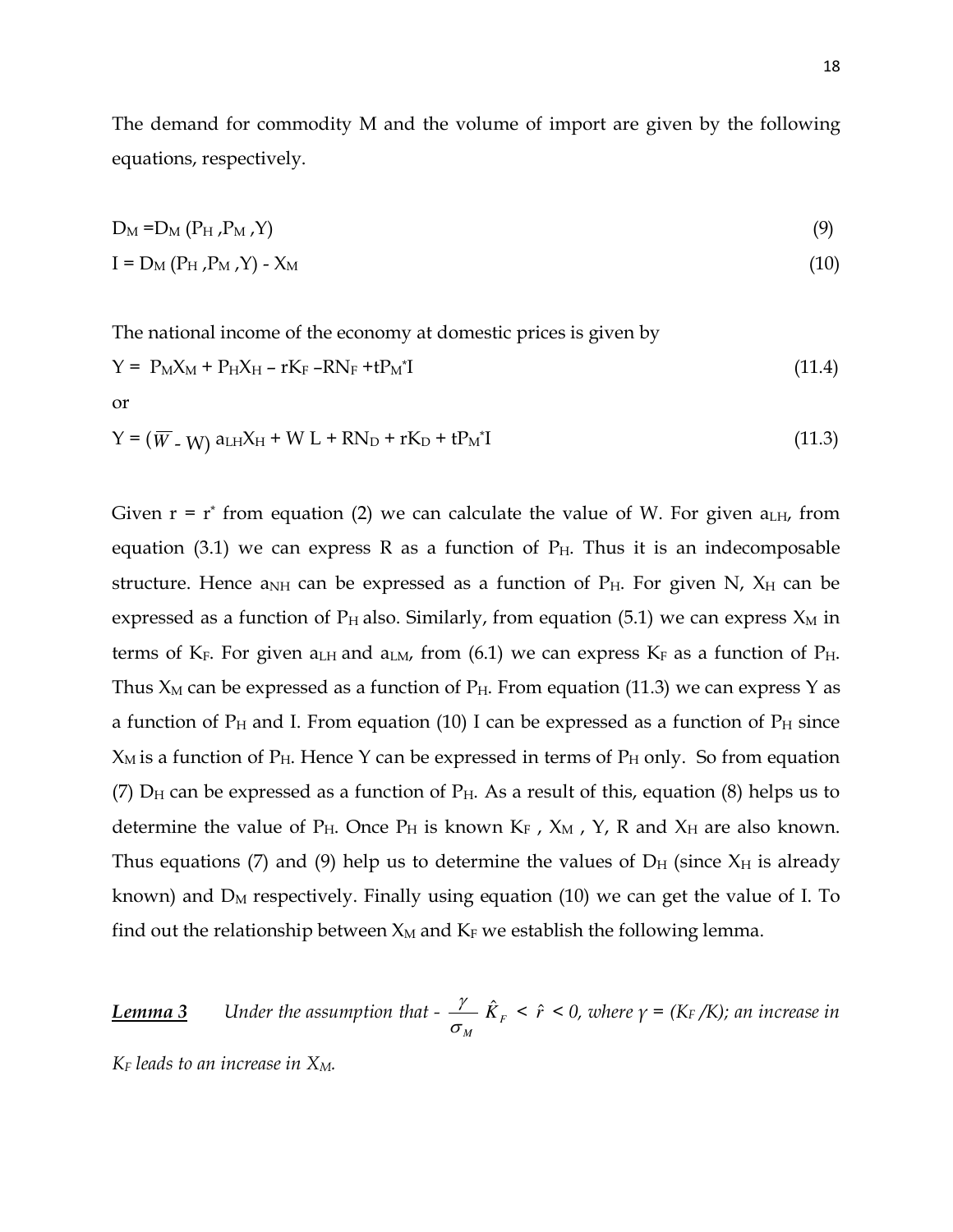*Proof of lemma 3:* To prove this lemma we have to first of all show that  $\hat{X}_M > 0$ , when  $\hat{K}_{F}$  >0. Differentiation of equation (5.1) gives us

$$
\hat{a}_{\scriptscriptstyle KM} + \hat{X}_{\scriptscriptstyle M} = \gamma \hat{K}_{\scriptscriptstyle F}
$$

By definition  $\sigma_M = (\hat{a}_{KM} - \hat{a}_{LM})/(\hat{W} - \hat{r})$  and using the envelop result Wda<sub>LM</sub> + Rda<sub>KM</sub> = 0 we can write

$$
\hat{a}_{\scriptscriptstyle KM} = \sigma_M \theta_{\scriptscriptstyle LM} \left( \hat{W} - \hat{r} \right)
$$

From equation (2) we get  $\hat{W}$ <sup> $=$ </sup> - ( $\theta_{KM}$  /  $\theta_{LM}$ )  $\hat{r}$  and inserting it in the expression of  $\hat{a}_{KM}$  we can write  $\hat{a}_{KM} = -\sigma_M \hat{r}$ 

Thus  $\widehat{X}_{\mathrm{M}}$  can be written as  $\hat{X}_{M}$  =  $\gamma \hat{K}_{F}$  +  $\hat{r}$   $\sigma_{\mathrm{M}}$ 

Hence we can say that  $\hat{X}_M > 0$ , when  $\hat{K}_F > 0$  iff  $\hat{r} > -1$  $\sigma_{_M}$  $\frac{\gamma}{K_F}$ .

In fact when  $\hat{K}_F > 0$ , we have  $\hat{r} < 0$ .

Thus,  $\hat{X}_M > 0$ , iff - $\sigma_{_M}$  $\frac{\gamma}{K_F} < \hat{r} < 0.$ 

An increase in  $K_F$  implies a fall in r. From equation (2) we can say that a fall in r implies an increase in W. From equation (5.1) we can argue that a fall in r implies an increase in  $a_{KM}$ . To maintain fullemployment condition of the capital market it follows that  $X_M$ must increase<sup>[23](#page-19-0)</sup>. An increase in W has both positive as well as negative effects on Y. The positive effect is generated due to the wage income effect as reflected by the second term on the right hand side of equation (11.3). The negative effect is generated due to the labour reallocation effect. It is reflected by the first term on the RHS of equation (11.3). A fall in r has a negative effect on Y as reflected by the fourth term on the RHS of equation (11.3). If the sum of labour reallocation effect and domestic capital income effect dominates over the wage income effect we find that there is a fall in Y. For given  $P_H$ , a fall in Y implies a fall in  $D_M$ . Thus a fall in  $D_M$  and an increase in  $X_M$  leads to fall in

<span id="page-19-0"></span><sup>23</sup> See lemma 3.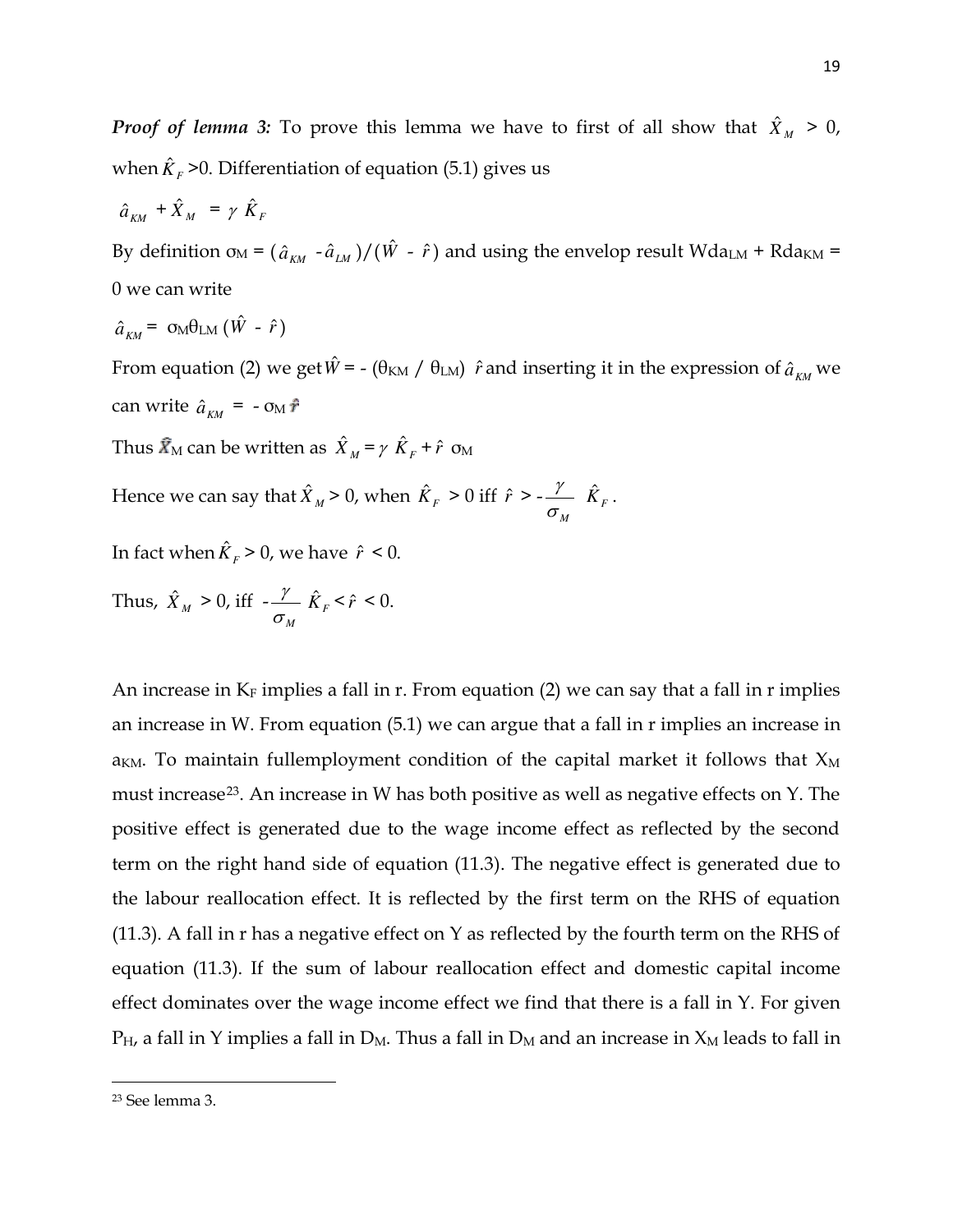I. Again a fall in I leads to further fall in Y. From equation (7) we can say that for given  $P_H$  and for given  $X_H$ , a fall in Y leads to a downward shift of the demand curve of nontraded health commodity which implies a fall in  $P_H$ . From equation (3.1) we can say that fall in  $P_H$  implies a fall in R, because R and  $P_H$  are positively related. A fall in R implies an increase in  $a_{NH}$ , hence from equation (4) we can argue that  $X_H$  must have to fall to maintain full employment condition of the health capital market.

**Proposition 4:** *A shift from a regime of international capital immobility to capital mobility causes;(i) the agricultural sector to vanish and both health and manufacturing sectors to survive;(ii) a decrease in the rate of return to health capital, a decrease in price of the output of the health sector and an increase in wage rate; (iii) an increase in the level of output of the manufacturing sector and a decrease in the level of output of the health sector and finally, (iv) a fall in national income, under some reasonable conditions.* 

#### *Case 2 : Sector M is the vanishing sector*

The modified equational structure can be written as

The competitive equilibrium conditions in the product market are given by the following equations

| $aLAW + aKAT = 1$ |  |
|-------------------|--|
|                   |  |

| $a_{LH}W + a_{NH}R = P_H$ | (3.1) |  |
|---------------------------|-------|--|

Sector specificity of health capital is given by the following equation  $a<sub>NH</sub>X<sub>H</sub> = N<sub>D</sub> + N<sub>F</sub> = N$  (4)

Sector specificity of capital for sector A (when sector M vanishes) can be expressed as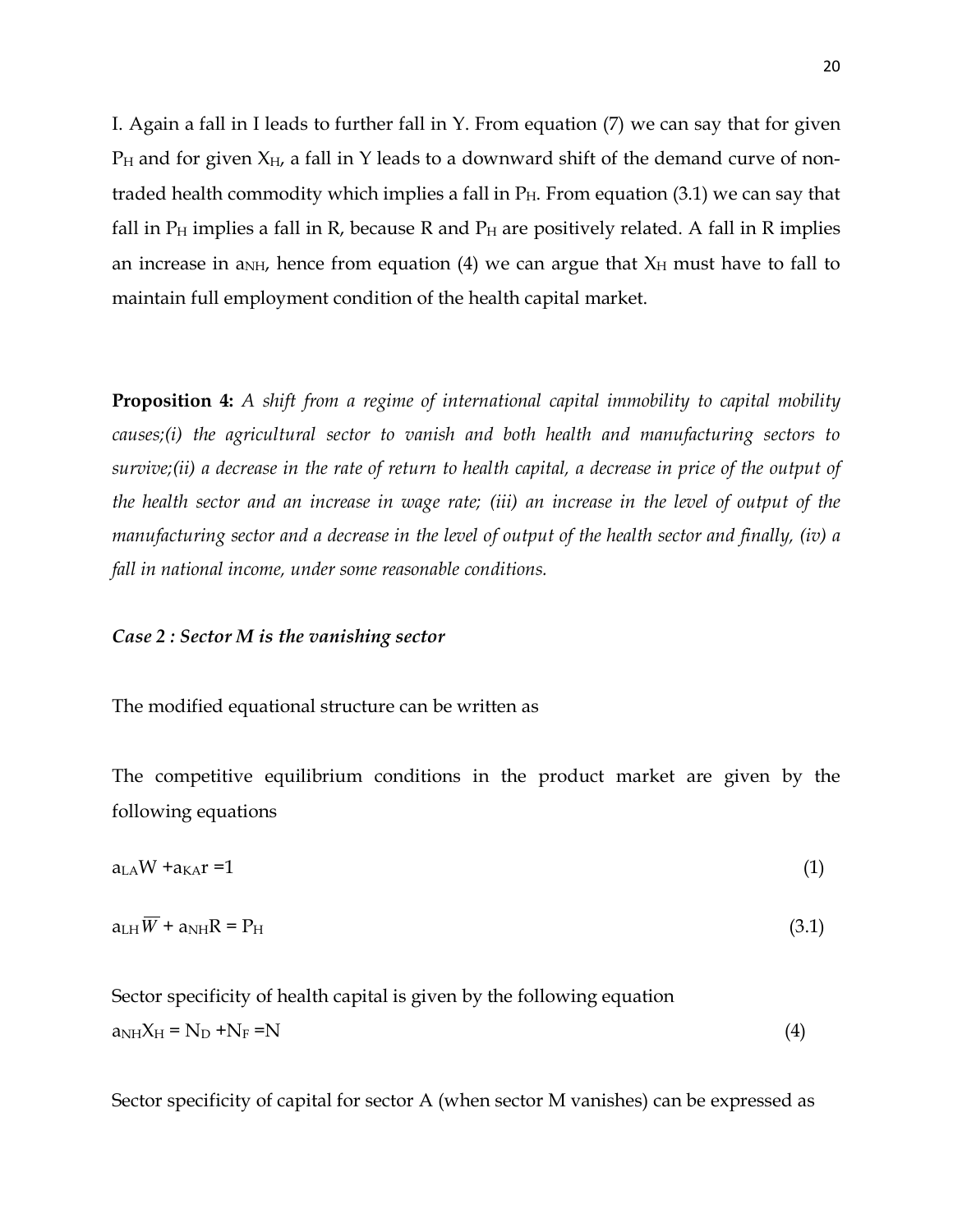| $a_{K} \lambda_A = K_D + K_F = K$                         | (5.2) |
|-----------------------------------------------------------|-------|
| Fullemployment of labour implies the following equation   |       |
| $a_{LA}X_A + a_{LH}X_H = L$                               | (6.2) |
| The demand for the non-traded final commodity is given by |       |
| $D_H = D_H(P_H, Y)$                                       | (7.1) |
| The demand -supply equality condition for commodity H is  |       |
| $D_H(P_H,Y) = X_H$                                        | (8.1) |
|                                                           |       |

The national income of the economy at domestic prices is given by

$$
Y = X_A + P_H X_H - rK_F - RN_F
$$
\n(11.5)

or

 $\overline{a}$ 

$$
Y = (\overline{W} - W) a L H X H + W L + R N D + r K D \qquad (11.6)
$$

Determination of the general equilibrium is possible, since we have eight independent equations to solve for eight unknowns<sup>[24](#page-21-0)</sup>. In order to examine the impact of inflow of  $K_F$ on  $X_A$  we have to establish the following lemma.

<span id="page-21-0"></span><sup>&</sup>lt;sup>24</sup> Given  $r = r^*$  from equation (1) we can calculate the value of W. For given  $a_{LH}$ , from equation (3.1) we can express R as a function  $P_H$ . Hence  $a_{NH}$  can be expressed as a function of  $P_H$ . For given N,  $X_H$  can be expressed as a function of  $P_H$  also. Similarly, from equation (5.2) we can express  $X_A$  in terms of  $K_F$ . For given  $a_{LH}$  and  $a_{LA}$ , from (6.2) we can express  $K_F$  as a function of  $P_H$ . Thus  $X_A$  can be expressed as a function of  $P_H$ . From equation (11.6) we can express Y as a function of  $P_H$ . So from equation (7.1)  $D_H$  can be expressed as a function of  $P_H$ . Thus equation (8.1) helps us to determine the value of  $P_H$ . Once  $P_H$  is known K<sub>F</sub>, X<sub>A</sub>, Y<sub>,</sub> R and X<sub>H</sub> are also known. Thus equation (7.1) helps us to determine the value of D<sub>H</sub> (since  $X_H$  is already known).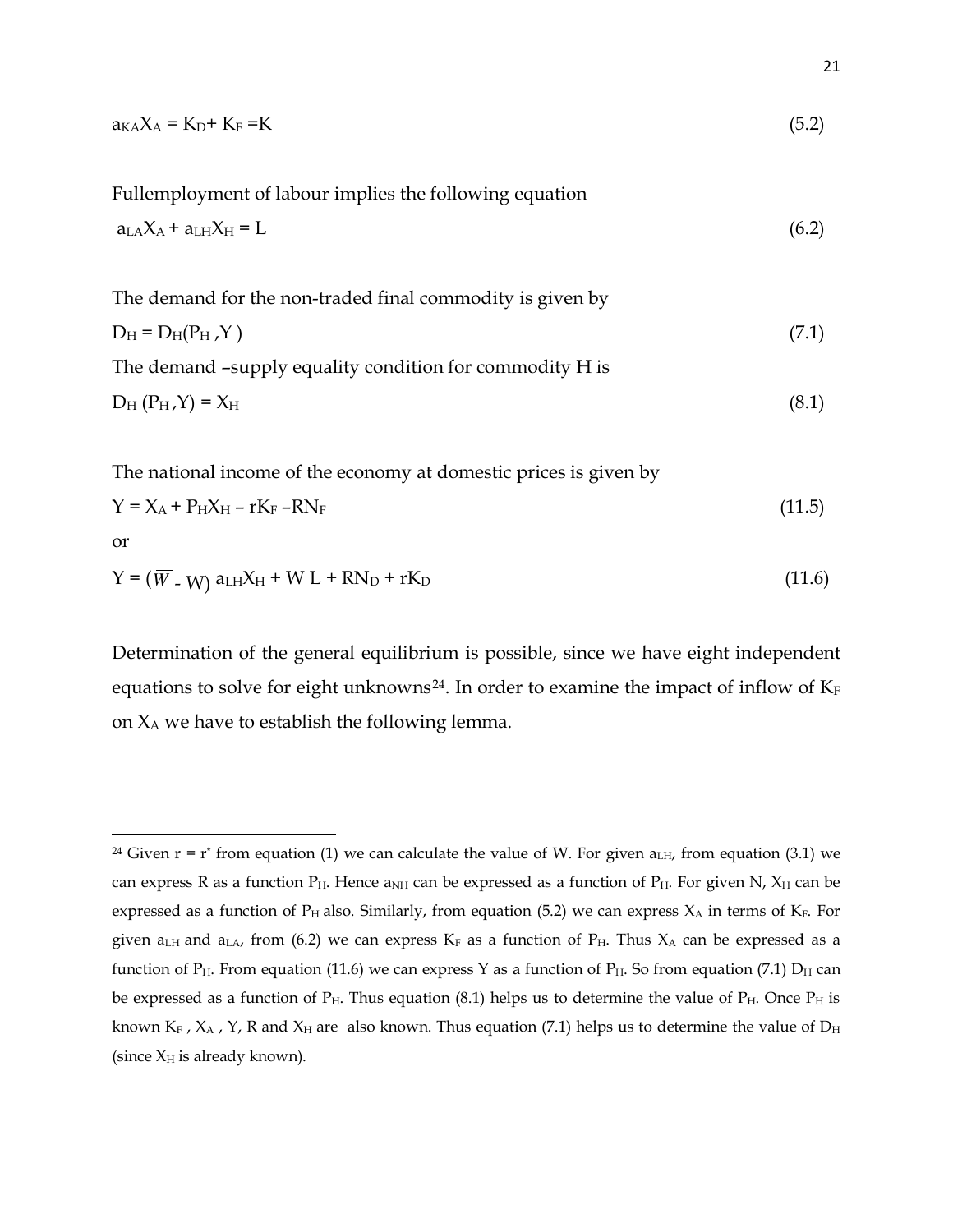**Lemma 4** Under the assumption that -  $\frac{7}{\sigma_A}$  $\frac{\gamma}{\gamma}$  *k*<sub>*F*</sub> < *f* < 0, where  $\gamma$  = (K<sub>F</sub>/K); an increase in *K<sup>F</sup> leads to an increase in XA.*

*Proof of lemma 4:* The proof of lemma 4 is similar to that of lemma 3.

An increase in  $K_F$  implies a fall in r. From equation (1) we can say that a fall in r implies an increase in W. From equation (5.2) we can argue that a fall in r implies an increase in  $a_{KA}$ . To maintain fullemployment condition of the capital market it follows that  $X_A$  must increase<sup>[25](#page-22-0)</sup>. From equation (11.6) we can say that a fall in r and an increase in W leads to a fall in Y under some reasonable conditions<sup>[26](#page-22-0)</sup>. From equation  $(7.1)$  we can say that for given  $P_H$ , a fall in Y leads to a downward shift of the demand curve of non-traded health commodity which implies a fall in  $P_H$ . A fall in R implies an increase in  $a_{NH}$ , hence from equation (4) we can argue that  $X_H$  must have to fall to maintain full employment condition of the health capital market. This leads to the following proposition.

**Proposition 5 :** *A shift from a regime of international capital immobility to capital mobility causes;(i) the manufacturing sector to vanish and both health and agricultural sectors to survive;(ii) a decrease in the rate of return to health capital, a decrease in price of the output of the health sector and an increase in wage rate; (iii) an increase in the level of output of the agricultural sector and a decrease in the level of output of the health sector and finally, (iv) a fall in national income, under some reasonable conditions.*

# **4. Concluding Remarks***.*

<span id="page-22-0"></span><sup>25</sup> This is explained in lemma 4.

<sup>&</sup>lt;sup>26</sup> The reason is similar to that of the earlier case (Case 1 where Sector A is the vanishing sector).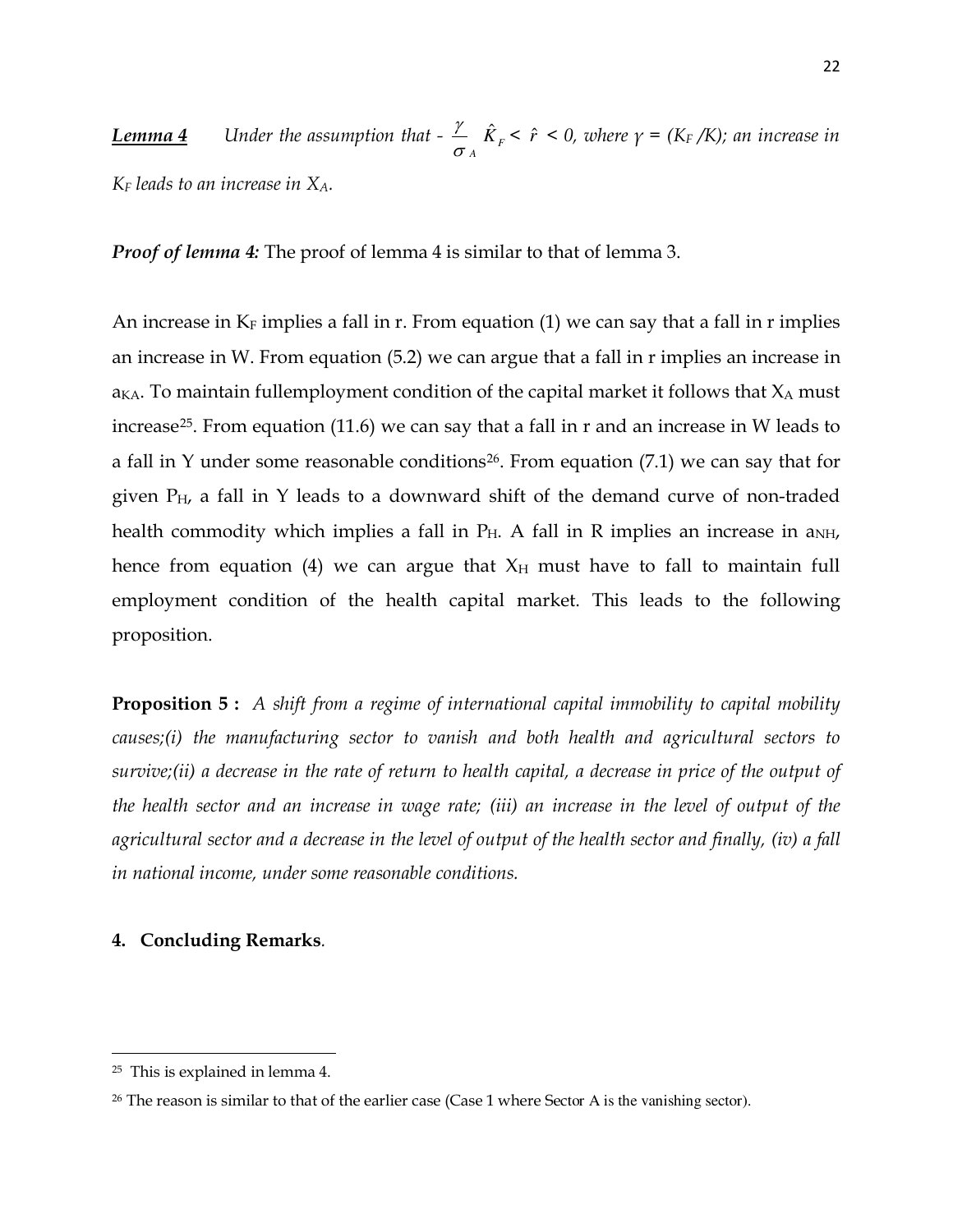In this paper we have assumed that foreign health capital (or, foreign capital) as endogenous. By using same type of set up as we have used in the previous chapter (see section 3.2) we have shown that a change in regime from international health capital immobility to international health capital mobility, lead to expansion of both health sector and manufacturing sector and contraction of agricultural sector. We have also shown a reduction in national income under some reasonable conditions under such a regime change.

Next we have considered a variant of the basic model where wage rate of the health sector is fixed at a level higher than the competitive wage rate. This variant has two parts. In the first part we have considered a shift from a regime of international health capital immobility to health capital mobility and this shift of regime leads to an expansion of both health and manufacturing sectors and contraction of agricultural sector. The second part of the variant has considered a shift from a regime of international capital immobility to international capital mobility and such type of shift of regime leads two types of situation. The first one being the situation when the traditional manufacturing sector absorbs the entire foreign capital and leading to the extinction of the agricultural sector and contraction of the health sector. The second situation is one where the manufacturing sector vanishes, the agricultural sector survives and the health sector contracts. This result is interesting in the sense that in both the basic model and in variant of the basic model we find a regime change from international health capital immobility to international capital mobility always causes an expansion of the health sector. However, in case of the variant of the basic model a regime change from international capital immobility to international capital mobility (without any change in health capital) causes a contraction of the health sector. So, from our model we can infer that expansion of the health sector is dependent upon the form in which foreign direct investments are made by policy makers.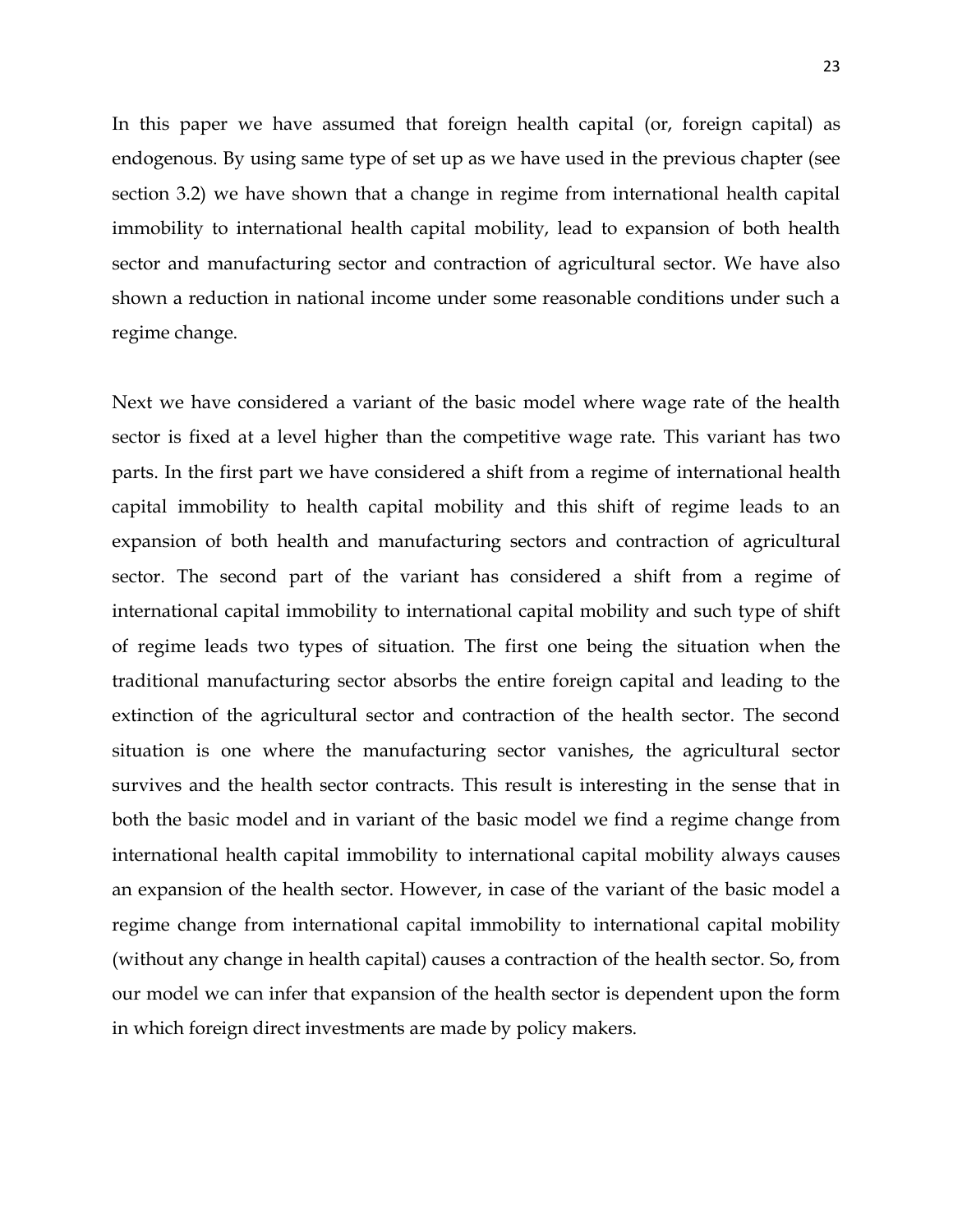# **References:**

Beladi, H. and Marjit, S. (1992): "Foreign Capital and Protectionism", *Canadian Journal of Economics*, 25: 233-238.

Bhagwati, J. N. (1958): "Immiserizing Growth: A General Note" *Review of Economic Studies*, 25: 201-205.

Bhagwati, J. N. (1973): "The Theory of Immiserizing Growth: Further Application", *International Trade and Money*; University of Toronto Press: 45-54.

Brecher, R. A. and Alejandro, C. F. D. (1977): "Tariff, Foreign Capital and Immiserising Growth", *Journal of International Economics*, 7: 317-322.

Caves, R. E., Frankel, J. A. and Jones, R. W. (1990): "*World Trade and Payments*" (5th edition), Scott, Foresman and Little, London: Brown Higher Education.

Chanda, R. (2001): "Trade in Health Services", Working Paper, No 70, *Indian Council for Research on International Economic Relations (ICRIER)*, India.

Chaudhuri, S. (2001): "Foreign Capital Inflow, Technology Transfer and National Income", *The Pakistan Development Review*, 40(1) spring: 49-56.

Chaudhuri, S. (2003): "How and How Far to Liberalize a Developing Economy with Informal Sector and Factor Market Distortions", *Journal of International Trade and Economic Development*, 12(4): 403-428.

Chaudhuri, S. and Dwibedi, J. K. (2006): "Foreign Capital Inflow, Education Subsidy and incidence of Child Labour in a Developing Economy", *mimeo*, Department of Economics, University of Calcutta.

Chaudhuri, S. (2007): "Foreign Capital, Welfare and urban unemployment in the presence of agricultural dualism", *Japan and the World Economy*, 19: 149-165.

Eswaran, M. (1996): "Fertility, Literacy and the Institution of Child Labour", *CRESP Discussion Paper*: DP No. 36, The University of British Columbia.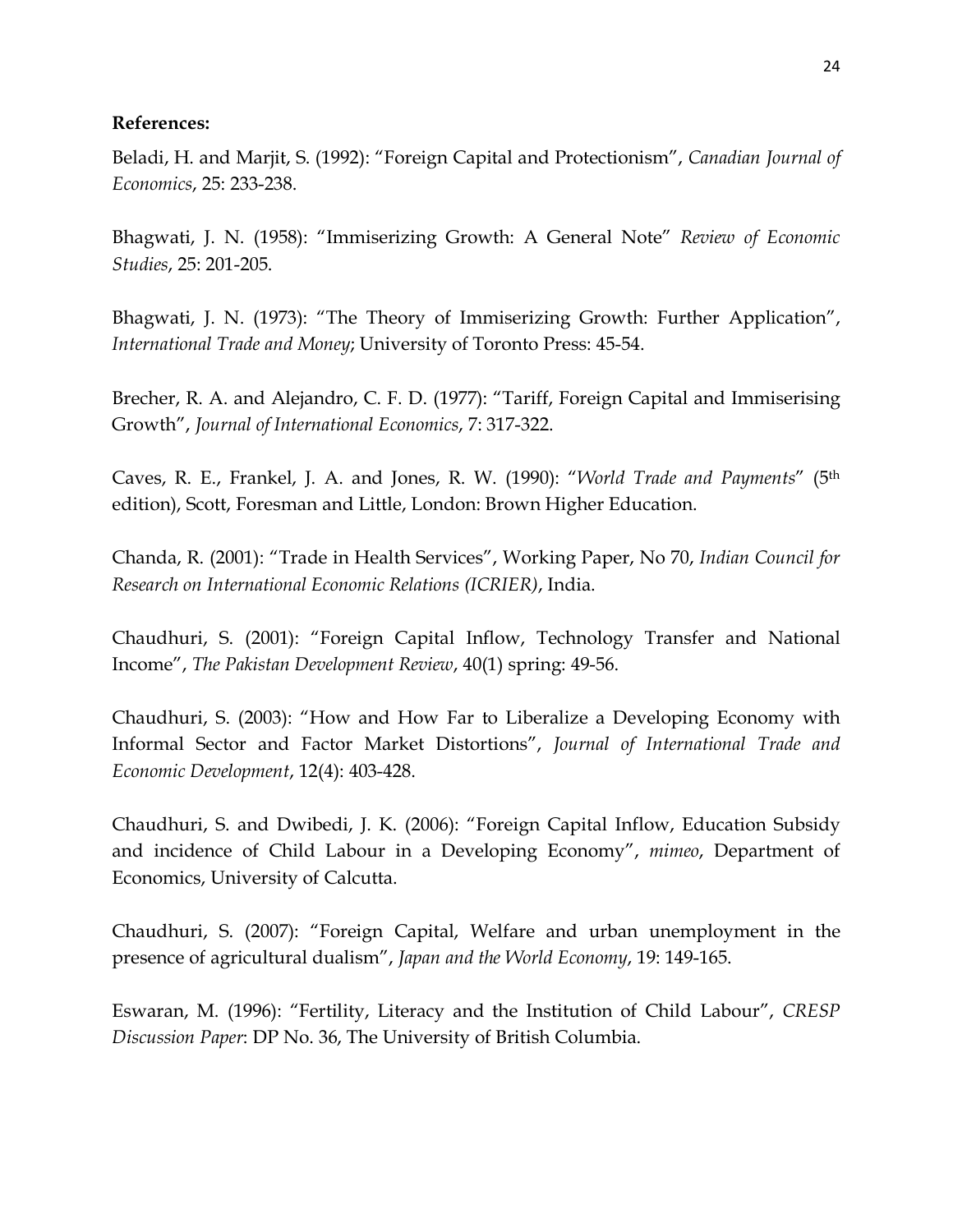Grinols, E. L. (1991): "Unemployment and Foreign Capital: The relative opportunity cost of Domestic Labour and Welfare", *Economica*, 57: 107-122.

Gupta, K. and Gupta, M.R. (2010): "Foreign Capital and Economic Development: A Brief Survey", in A. Dhar, (ed), "*Some Contemporary Issues on Development and Growth Economics*", Allied Publishers; Kolkata.

Gupta, M. R. (1994): "Foreign capital, income inequality and welfare in a Harris-Todaro model", *Journal Development Economics*, 43: 407-414.

Gupta, M. R. (1997): "Foreign capital and Informal Sector: Comments on Chandra and Khan", *Economica*, 64: 353-363.

Johnson, H. G. (1967): "The Possibility of Income Losses from Increased Efficiency of Factor Accumulation in the Presence of Tariff", *Economic Journal*, 77: 151-154.

Jones, R. W. (1965): "the structure of Simple General Equilibrium Models", *Journal of Political Economy*, 73: 522-557.

Khan, M. A. (1980): "The Harris-Todaro Hypothesis and the Heckscher-Ohlin-Samuelson Trade Model: A Synthesis", *Journal of International Economics*, 10: 527-547.

Marcella, A. David, E. B. and David, C. (2005): "The effect of Population Health on Foreign Direct Investment Inflow to Low and Middle-Income countries", *World Development*, 34(4): 613-630.

Marjit, S. and Beladi, H. (1997): "Protection and the Gainful Effects of foreign Capital", *Economics Letters*, 53: 311-326.

Marjit, S. Broll, U. and Mitra, S. (1997): "Targeting Sectors for Foreign Capital Inflow in a Developing Economy", *Review of International Economics*, 5: 101-106.

Marjit, S. and Gupta, K. (2008): "International Capital Mobility and Child Labour", paper presented at 4<sup>th</sup> Annual Conference on Economic Growth and Development, *Indian Statistical Institute*, New Delhi.